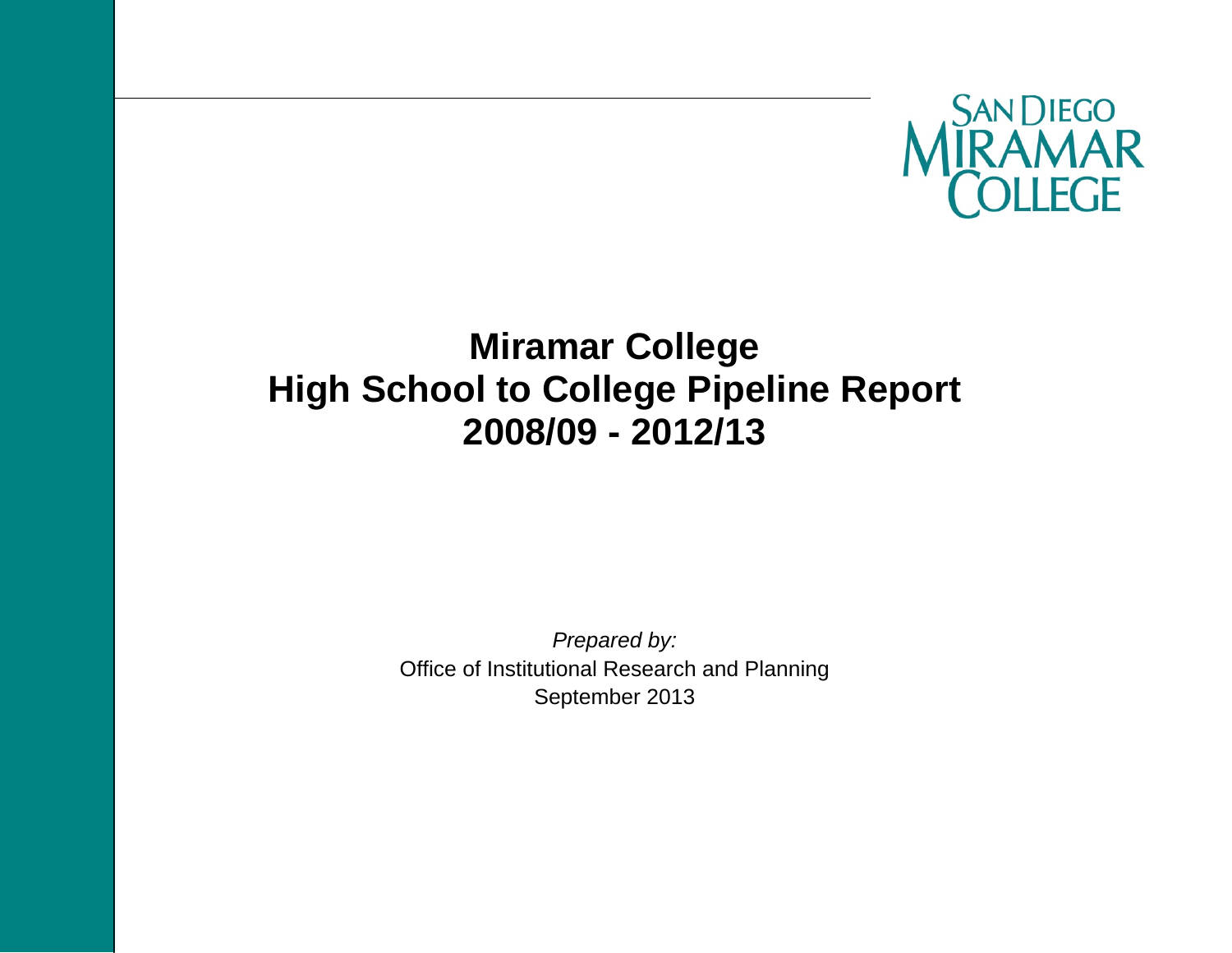## **Table of Contents**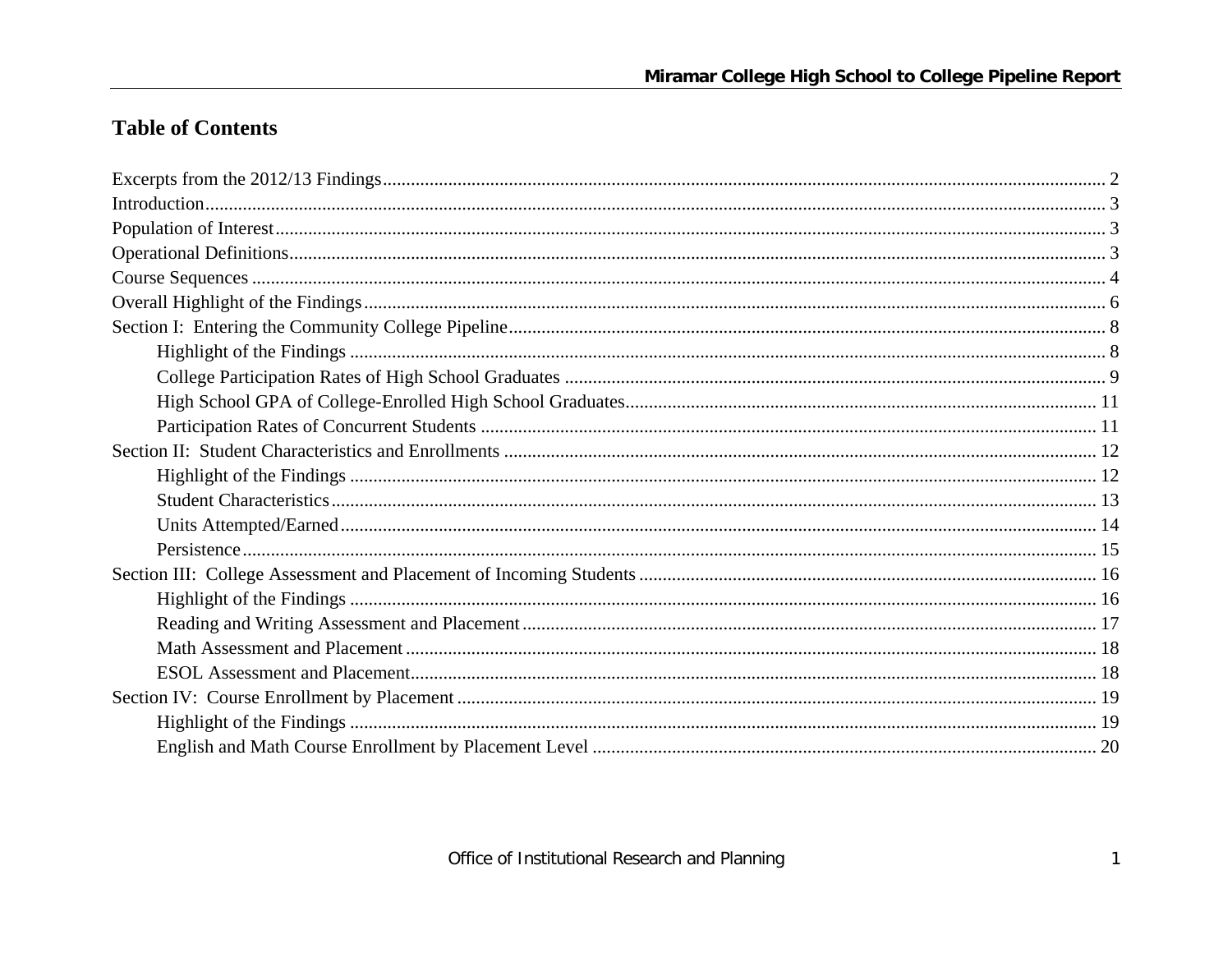## **Excerpts from the 2012/13 Findings**

Participation Rates

- Approximately 8% of District feeder high school graduates entered Miramar College in the year following high school completion.
- $\bullet$  Approximately 33% of the high school seniors who were concurrently enrolled at Miramar College and a District feeder high school continued their Miramar College enrollment the following year as a college-only student.

Matriculation

- $\bullet$  The majority of first-time to college high school graduates completed an assessment test in reading, writing, and/or math (73% each) upon entering Miramar College.
- Approximately six out of ten (61%) first-time to college high school graduates who completed an assessment test in reading placed at the transfer/associate level, more than half placed into basic skills writing (59%), and just under half placed into basic skills math (48%).

Enrollment Patterns

- By the end of their first year at Miramar College, approximately half (54%) of those students who placed into transfer/associate level English enrolled in an English course at or below their placement level, and 71% of those who placed in basic skills level reading or writing enrolled in an English course at their placement level.
- By the end of their first year at Miramar College, 73% of those students who placed into transfer level math enrolled in a math course at or below their placement level, 75% of those who placed in associate level math enrolled in a math course at or below their placement level, and 70% of those who placed in basic skills level math enrolled in a math course at their placement level.

**Outcomes** 

- $\bullet$  Two out of three (66%) of the first-time to college high school graduates who were enrolled full-time (12+ units), completed the total number of attempted units.
- $\bullet$  Approximately three out of four students on average (72%) persisted from fall to spring, and about half (54%) persisted to the next fall term.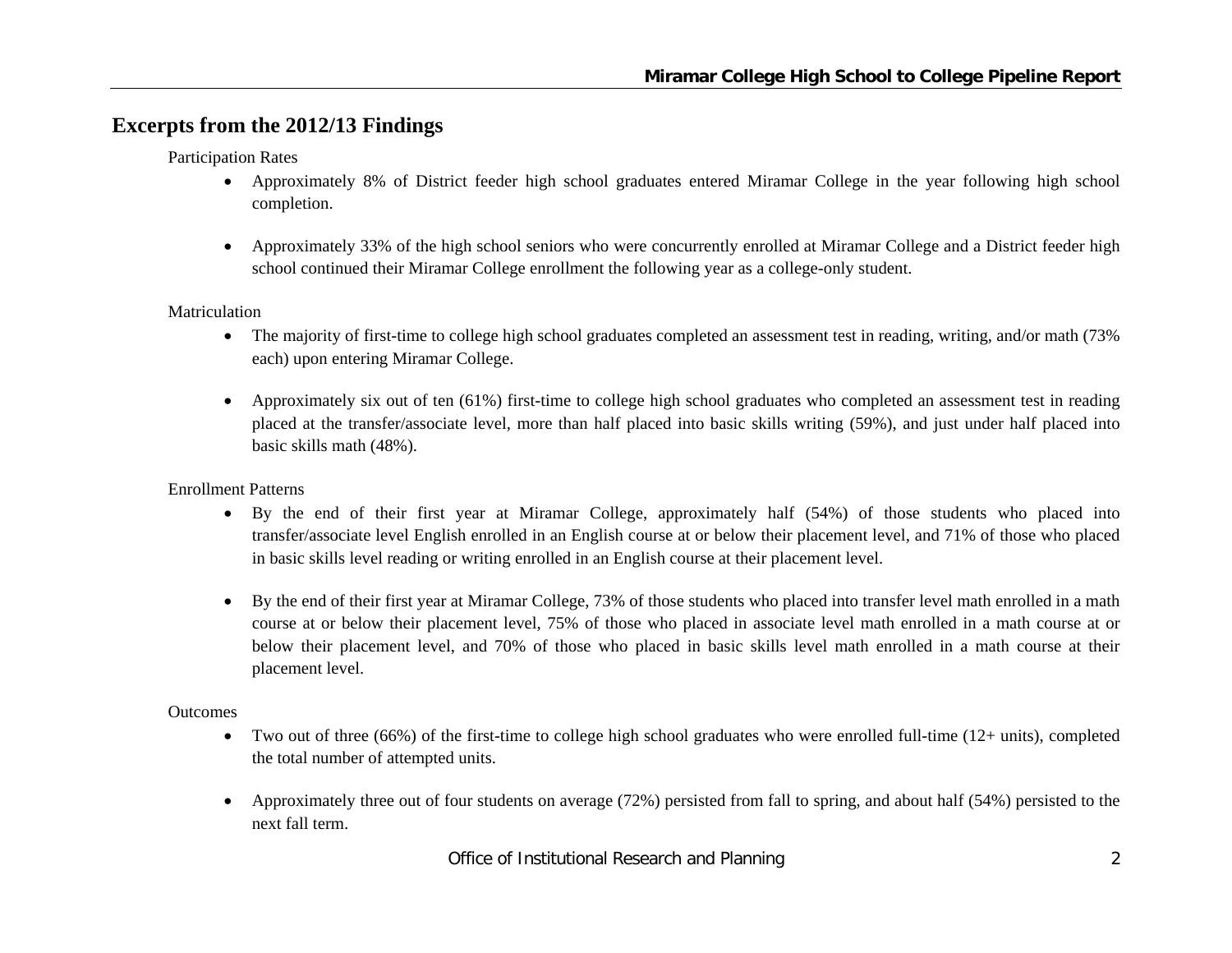## **Introduction**

The annual High School to College Pipeline Report provides a comprehensive descriptive analysis of incoming first-time to college high school graduates. The report is part of a larger initiative to provide the colleges and the District with information for integrating plans and strategies that support student completion and enrollment management. The report is intended to inform college and District decision-making, instructional and services planning, outreach, and marketing.

The High School to College Pipeline Report series comprises four reports: 1) All Colleges, 2) City College/ECC, 3) Mesa College, and 4) Miramar College. Each report contains four sections that focus on enrollment patterns and placement as students enter college for the first time. The first section focuses on students' entry into Miramar College via high school-to-college graduate participation and concurrent student participation rates. First-time to college high school graduates are the focus of the remaining sections, including: student characteristics and college enrollment patterns in Section II; reading, writing, math, and ESOL placements in Section III; and finally, English and math enrollments by placement level in Section IV. In most instances, benchmark information is provided as a point of comparison, such as three or five-year averages and/or percentage change.

## **Population of Interest**

Unless otherwise noted, **first-time to college high school graduates are students who reported completion from a high school within four years of subsequently enrolling at Miramar College for the first time.** First-time to college students are students who indicated on their application for admission that they had not previously attended Miramar College, nor another college or university. For this study, high school graduates are students who reported receipt of a certification of California high school proficiency, a G.E.D./high school certificate, or a high school diploma, including a foreign high school diploma. Unless otherwise noted, students who concurrently attend high school, a four-year institution, or adult school are excluded from this population.

## **Operational Definitions**

**Enrollment:** The number of seats enrolled, or duplicated headcount. Student drops and never attended, cancelled classes, and tutoring classes are excluded.

**Headcount:** The individual count of students, or unduplicated headcount. Student drops and never attended, and cancelled classes are excluded.

**Persistence Rate – Term and Annual:** The percentage of official census enrolled students in a fall term who received a grade notation of A, B, C, D, F, P, NP, I, or RD and who enrolled in at least one course in the subsequent spring term (term persistence) and fall terms (annual persistence) and received a grade notation of A, B, C, D, F, P, NP, I, or RD. SDSU and UCSD-only students and sections are excluded. Intersession, tutoring, in-service, and cancelled classes are excluded.

Office of Institutional Research and Planning 33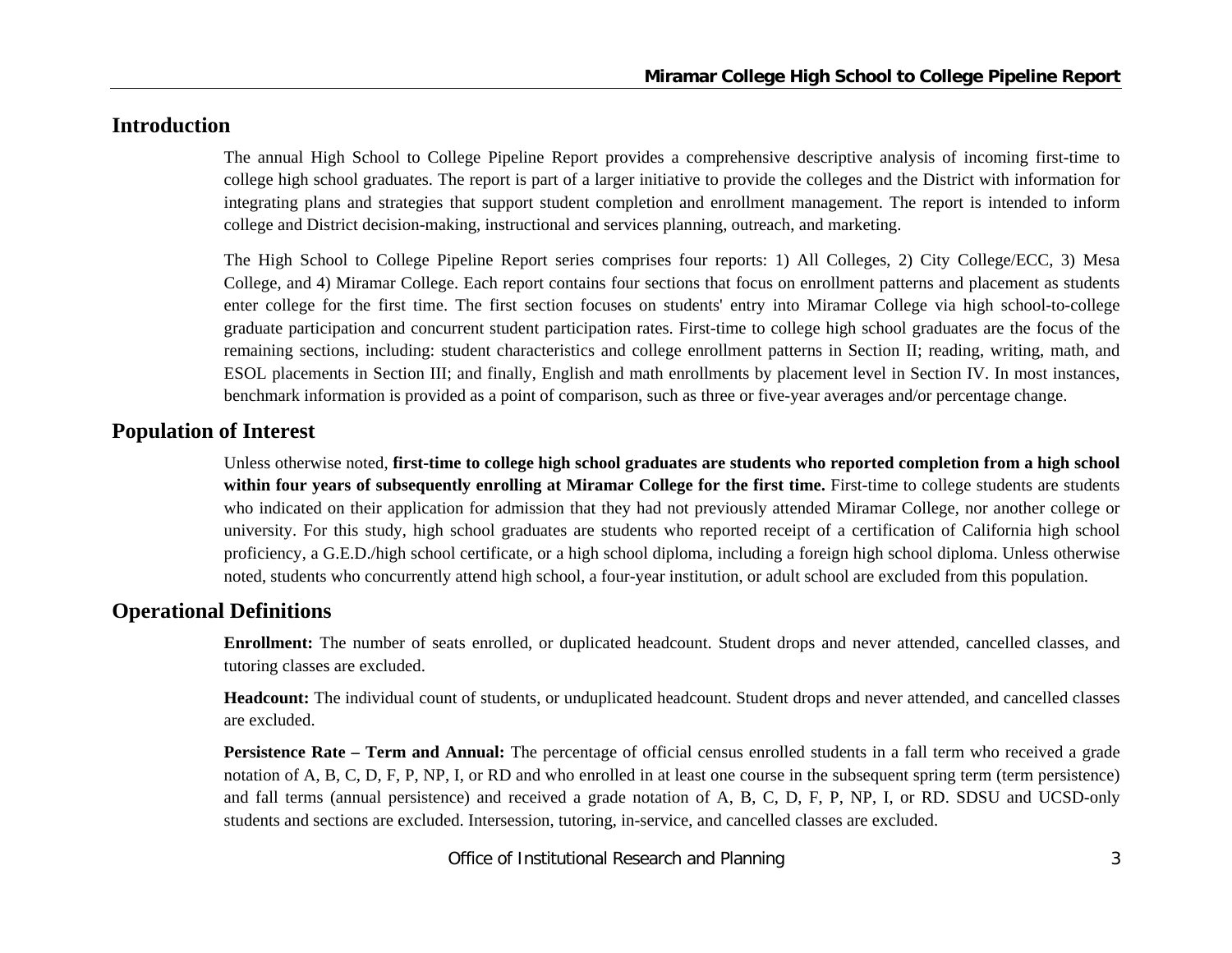## **Course Sequences**

Figure 1. Current English and ESOL course sequence

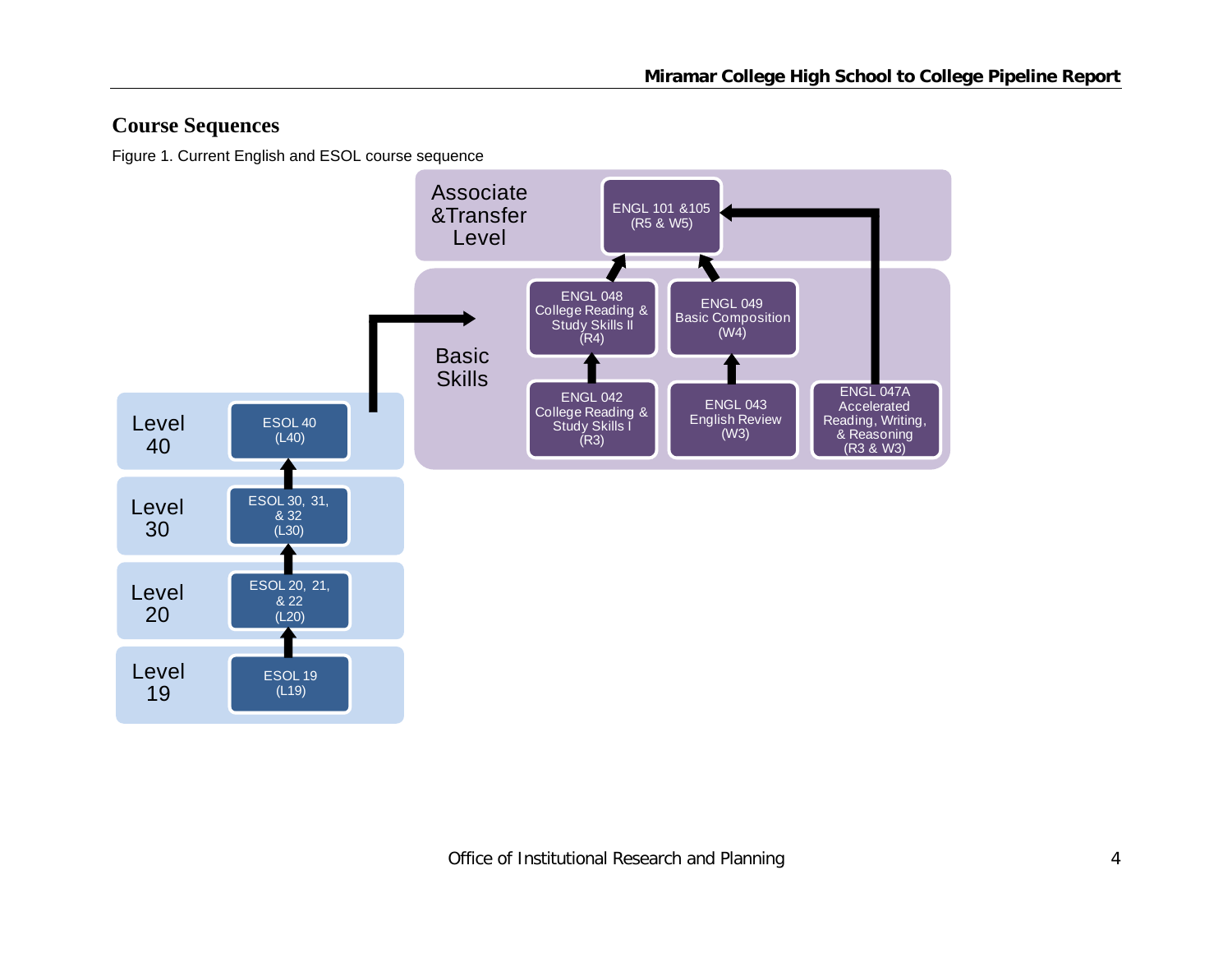

Figure 2. Current math course sequence

*Note. In this study, Statway courses are excluded from the placement sequence due to their unique course enrollment protocol.*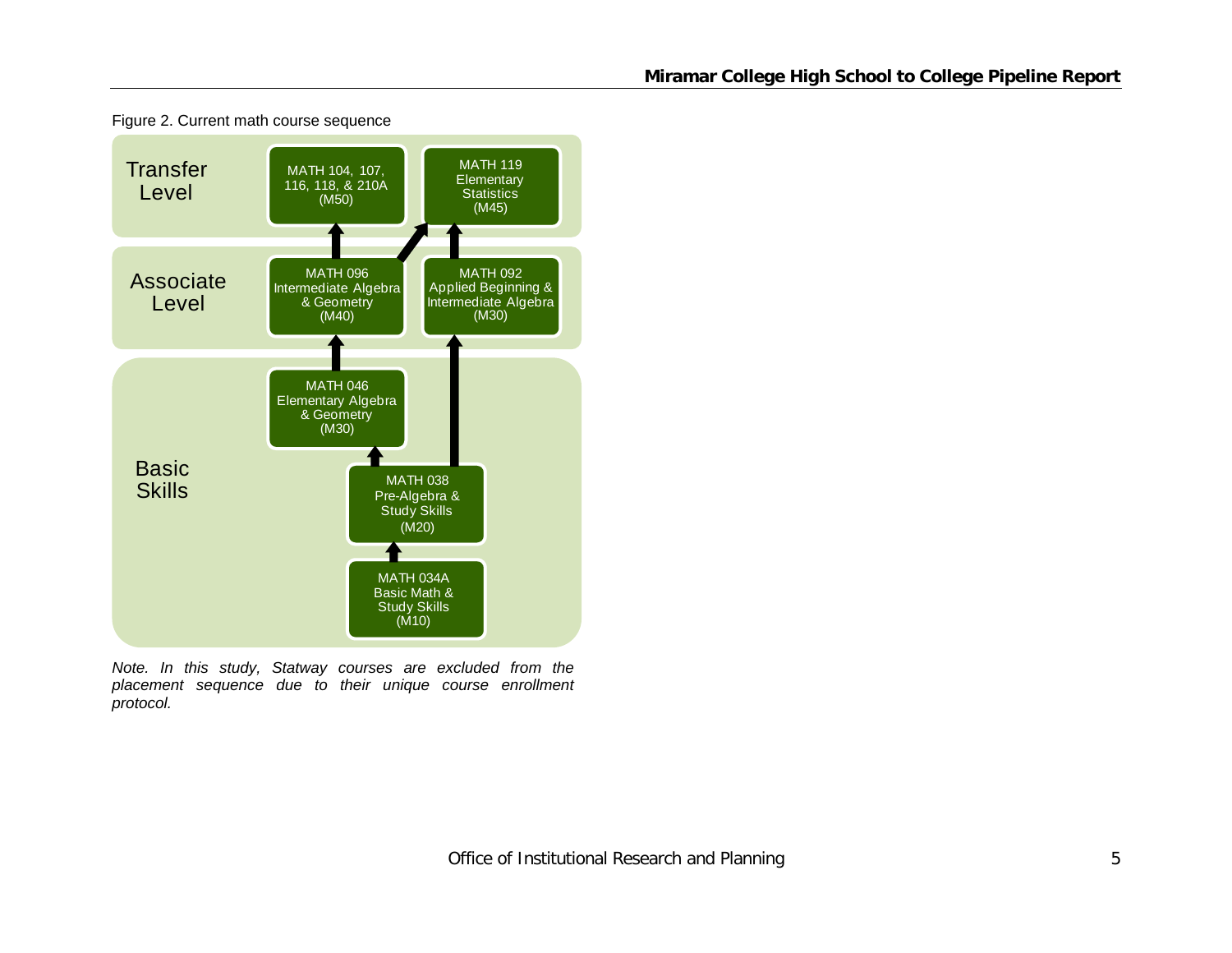## **Overall Highlight of the Findings**

- 1. In 2012/13, approximately 8% of the 2011/12 feeder high school graduates (586 out of 6,960 students) and 5% of the 2011/12 non-feeder high school graduates (467 out of 10,353 students) entered Miramar College in the year following high school completion. This does not include 240 entrants for whom high school graduate data were unavailable or whose high schools enrolled fewer than 20 SDCCD entrants in each of the five years. The 2012/13 feeder and non-feeder school student entry rates are comparable to the five-year averages of 9% and 4%, respectively.
- 2. Concurrent high school seniors who were both enrolled at Miramar College and attended a District feeder high school in 2011/12, continued their Miramar College enrollment the following year as college-only students at a higher rate (33%; 24 out of 72 students) than students who had concurrently attended non-feeder high schools (10%; 2 out of 20 students). This does not include four concurrent high school seniors enrolled at Miramar College in 2011/12 for whom feeder or non-feeder high school data were unavailable or invalid. Over five years, participation rates of concurrently enrolled feeder school seniors who continued Miramar College enrollment the year following high school graduation ranged from 23% to 33%, while the participation rates of students who had attended non-feeder high schools ranged from 10% to 21%.
- 3. Twenty-one percent of the 2012/13 first-time to college high school graduates reported that they were the first generation of college-going students in their family (248 out of 1,181 students). This is equal to the five-year average of 21%.
- 4. In 2012/13, over two-thirds (70%) of the first-time to college high school graduates who enrolled in 0.1-2.9 units completed the total number of attempted units (39 out of 56 students), while just over half (51%) of the students who enrolled in 9.0-11.9 units completed the total number of attempted units (94 out of 183 students). Two-thirds (66%) of the students who were enrolled in school full-time (12+ units) in 2012/13, completed the total number of attempted units (264 out of 397 students).
- 5. Close to three-fourths (72%) of the Fall 2011 first-time to college high school graduates at Miramar College persisted to the next spring term (615 out of 857 students), and about half (54%) annually persisted to a second fall term (463 out of 857 students). This higher than the five-year average term-to-term (69%) and annual (50%) persistence.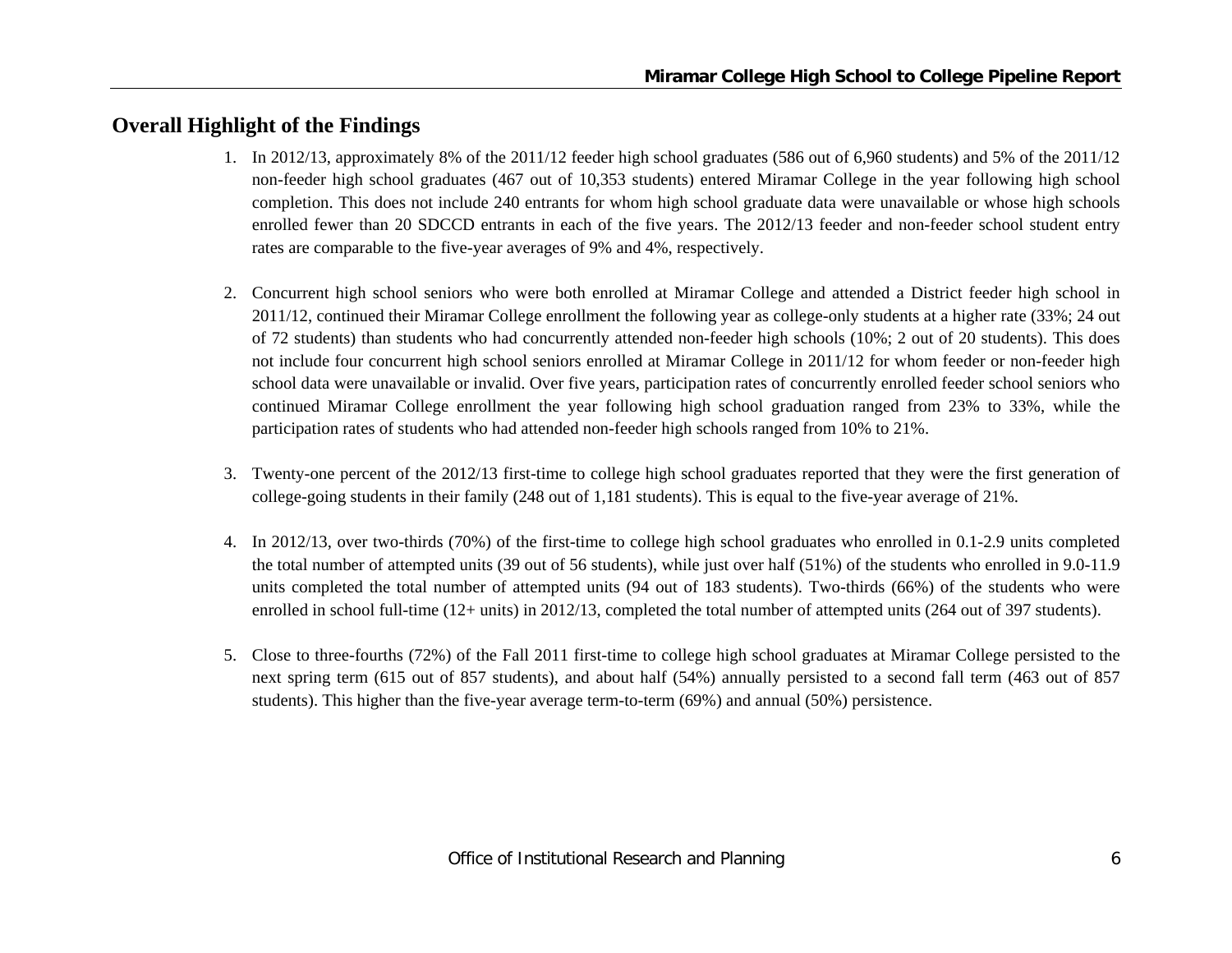- 6. In 2012/13, a majority of the first-time to college high school graduates completed an assessment test in reading (73%; 904 out of 1,232 students), writing (73%; 904 out of 1,232 students), and math (73%; 895 out of 1,232 students). The percentages of students who completed an assessment test increased over the past three years (reading, 60%-73%; writing, 60%-73%; and math, 59%-73%).
- 7. In 2012/13, 31% of the first-time to college high school graduates who completed an assessment test in reading placed at basic skills (279 out of 904 students), and the majority (59%) of first-time to college high school graduates who completed an assessment test in writing placed at basic skills (531 out of 904 students). About half (48%) of the first-time to college high school graduates who completed an assessment test in math in 2012/13 placed at basic skills (432 out of 895 students).
- 8. Over half (54%) of the Fall 2012 first-time to college high school graduates who placed in transfer/associate level English enrolled in an English course at or below their placement level by the end of their first year at Miramar College (260 out of 479 students).
- 9. By the end of their first year at Miramar College, 73% of the Fall 2012 first-time to college high school graduates who placed in transfer level math enrolled in a math course at or below their placement level (205 out of 282 students). Three-fourths (75%) of those who placed in associate level math enrolled in a math course at or below their placement level (101 out of 135 students).
- 10. Among Fall 2012 first-time to college high school graduates who placed in basic skills level reading or writing, nearly threefourths (71%) enrolled in an English course at their placement level by the end of their first year at Miramar College (144 out of 202 students). Seventy percent of the Fall 2012 first-time to college high school graduates who placed in basic skills level math enrolled in a math course at their placement level by the end of their first year at Miramar College (227 out of 326 students).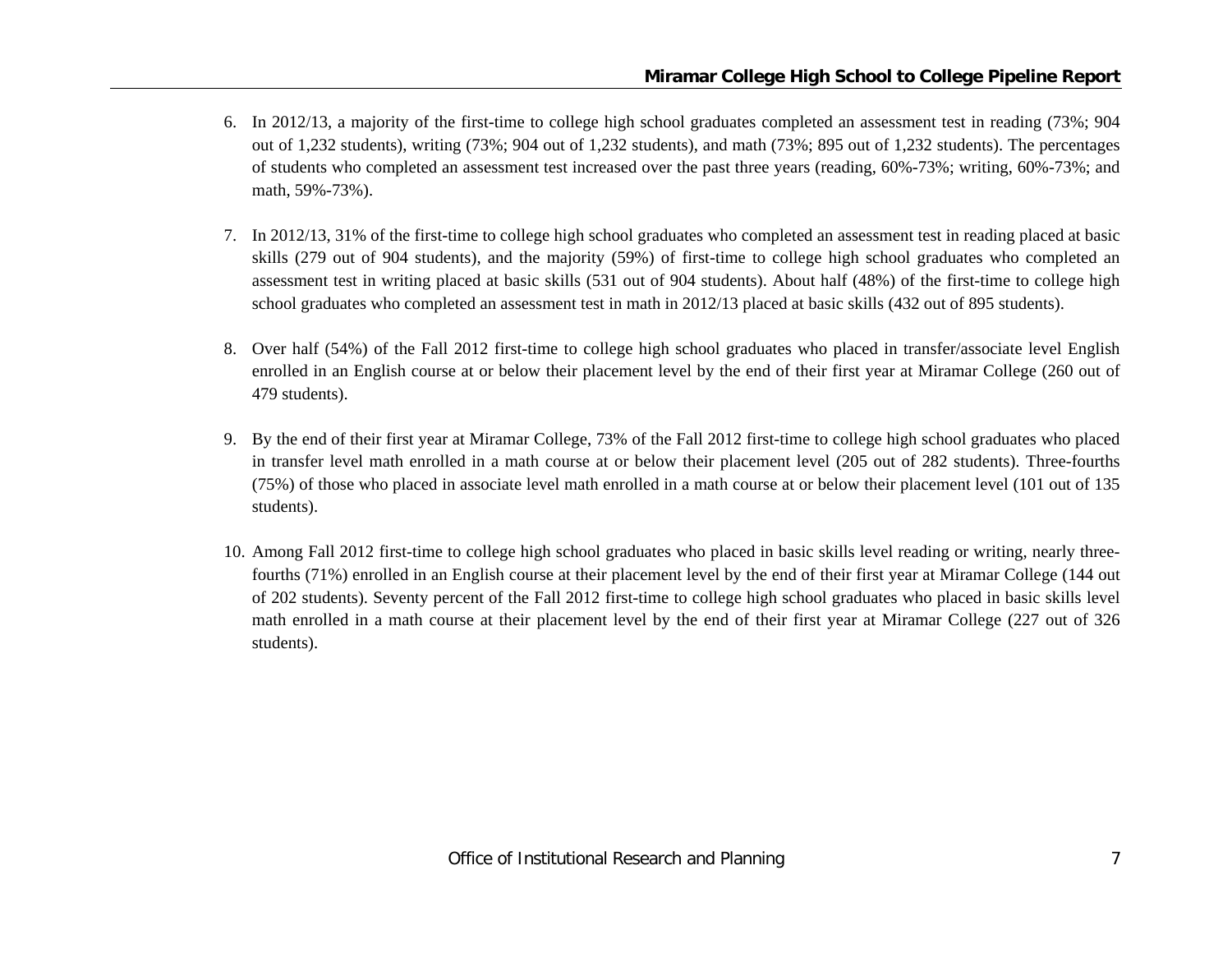## **Section I: Entering the Community College Pipeline**

This section describes different aspects of high school student entry to Miramar College. Student trends are measured across five years, from 2008/09 to 2012/13. Students who are concurrently attending SDSU or UCSD are excluded.

High school-to-college participation rates and high school GPA of incoming high school graduates who enroll at Miramar College in the year following high school completion are reported in Tables 1 and 2. When possible, high school-to-college participation rates are disaggregated by feeder and non-feeder high schools. College feeders are based on a combination of the zip codes within each college's service area, as well as other college-specific outreach designations.

High school seniors who are concurrently enrolled at Miramar College are tracked to determine the rate of continued participation as college-only students (see Table 3). **Students who re-enroll as concurrent students in the subsequent year are excluded from re-enrollment figures.** Results provide aggregate totals/averages for students attending feeder and non-feeder high schools as a point of comparison.

#### **Highlight of the Findings**

- In 2012/13, approximately 8% of the 2011/12 feeder high school graduates and 5% of the 2011/12 non-feeder high school graduates entered Miramar College in the year following high school completion. Both were comparable to the five-year averages of 9% and 4%, respectively (see Table 1). This does not include those entrants for whom high school graduate data were unavailable, nor whose high schools enrolled fewer than 20 SDCCD entrants in each of the five years. On average over five years, Mira Mesa and Scripps Ranch high schools had the highest feeder graduate participation rates (46% and 22%, respectively). During the same timeframe, several non-feeder high schools had graduate participation rates above the feeder high school average of 9% (Mt. Carmel, 20%; Westview, 16%; Abraxas, 14%; Poway, 12%; Rancho Bernardo, 11%).
- $\bullet$  Over half (54%) of the students who enrolled at Miramar College in 2012/13 following high school completion in 2011/12 (and included their GPA on their college application) reported that they had earned a 2.0-3.0 high school GPA (comparable to the five-year average of 55%) and 45% reported that they had earned higher than a 3.0 GPA (comparable to the five-year average of 44%; see Table 2).
- $\bullet$  Concurrent high school seniors who were both enrolled at Miramar College and attended a District feeder high school in 2011/12, continued their Miramar College enrollment the following year as college-only students at a higher rate than students who had concurrently attended non-feeder high schools (33% and 10%, respectively; see Table 3). This does not include concurrent high school seniors enrolled at Miramar College in 2011/12 for whom feeder or non-feeder high school data were unavailable or invalid. Over five years, participation rates of concurrently enrolled feeder high school seniors who continued Miramar College enrollment the year following high school graduation ranged from 23% to 33%, while the participation rates of students who had attended non-feeder high schools ranged from 10% to 21%.

Office of Institutional Research and Planning 8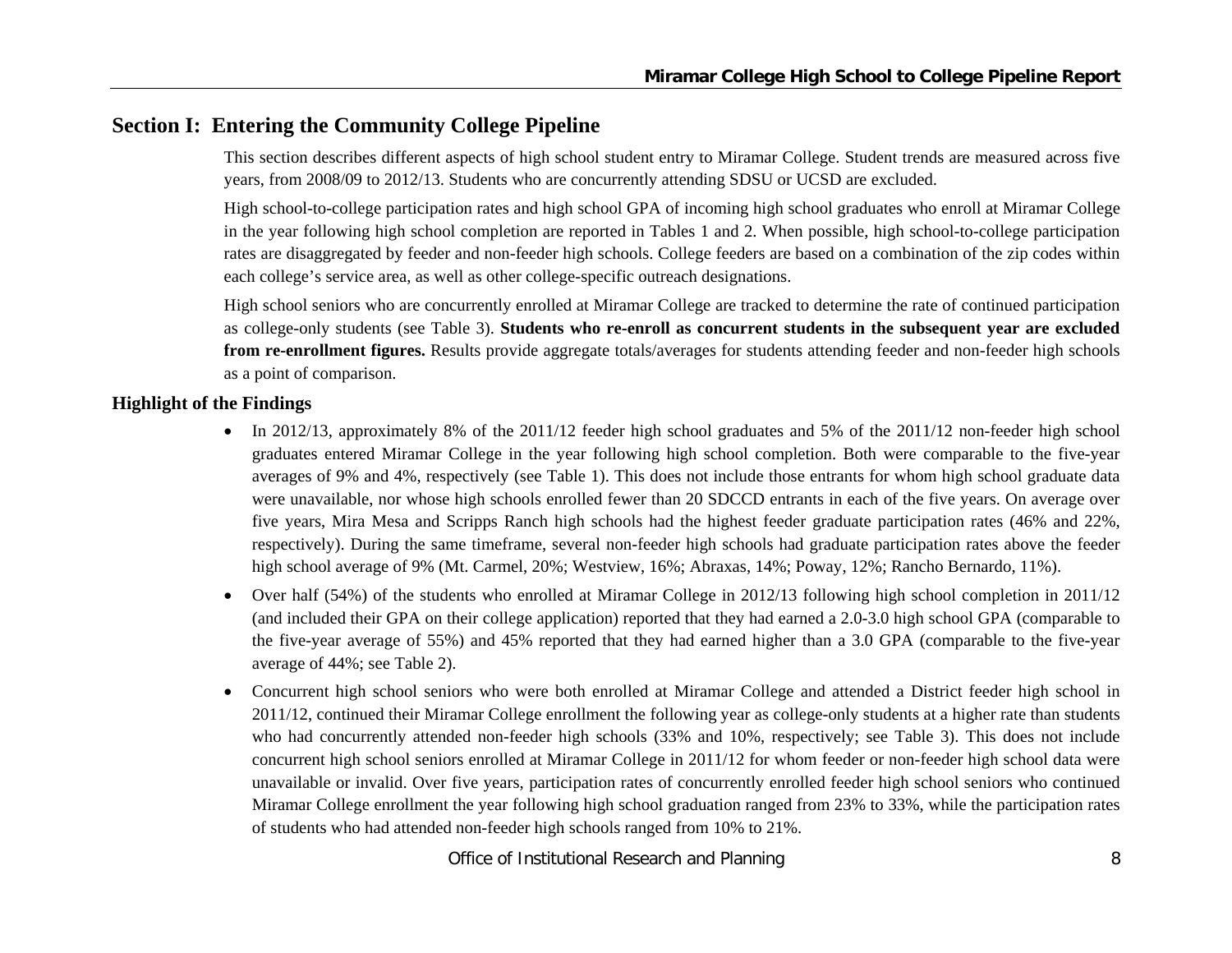## **College Participation Rates of High School Graduates**

| Table 1. Headcount and participation rates of high school graduates who enroll at Miramar College within one year of graduation |  |  |  |
|---------------------------------------------------------------------------------------------------------------------------------|--|--|--|
|                                                                                                                                 |  |  |  |

|                          |                              |          |                  |                 |             |                         |                 |          |                 |                 |       |                |                 |       |                |                 | 07/08- |                  |                 |
|--------------------------|------------------------------|----------|------------------|-----------------|-------------|-------------------------|-----------------|----------|-----------------|-----------------|-------|----------------|-----------------|-------|----------------|-----------------|--------|------------------|-----------------|
|                          |                              | 07/08    |                  | 08/09           | 08/09       |                         | 09/10           | 09/10    |                 | 10/11           | 10/11 |                | 11/12           | 11/12 |                | 12/13           | 11/12  |                  | 08/09-12/13     |
|                          |                              | Grads    |                  | <b>Entrants</b> | Grads       |                         | <b>Entrants</b> | Grads    |                 | <b>Entrants</b> | Grads |                | <b>Entrants</b> | Grads |                | <b>Entrants</b> | Grads  |                  | <b>Entrants</b> |
|                          |                              | N        | N                | %               | N           | N                       | %               | N        | N               | $\%$            | N     | N              | %               | N     | N              | %               |        | % Change         | Avg %           |
|                          | <b>Crawford Ed Complex</b>   | 208      | 4                | 2%              | 220         | 6                       | 3%              | 236      | 6               | 3%              | 193   | 4              | 2%              | 189   | 4              | 2%              | $-9%$  | $\overline{0\%}$ | 2%              |
|                          | <b>Gompers Prep</b>          | $\Omega$ | 0                |                 | $\mathbf 0$ | $\overline{0}$          |                 | 0        | $\overline{0}$  |                 | 0     | $\overline{0}$ |                 | 71    | $\overline{0}$ | 0%              | ---    | ---              | ---             |
| Feeder                   | Hoover                       | 273      | $\boldsymbol{8}$ | 3%              | 343         | $\overline{7}$          | 2%              | 322      | 10              | 3%              | 311   | 12             | 4%              | 292   | 3              | 1%              | 7%     | $-63%$           | 3%              |
|                          | Lincoln                      | 200      | $\overline{4}$   | 2%              | 251         | 14                      | 6%              | 354      | 3               | 1%              | 389   | 6              | 2%              | 316   | 6              | 2%              | 58%    | 50%              | 2%              |
| City                     | <b>Morse</b>                 | 446      | 3                | 1%              | 447         | $\overline{c}$          | 0%              | 442      | $\overline{4}$  | 1%              | 380   | $\overline{2}$ | 1%              | 381   | 12             | 3%              | $-15%$ | 300%             | 1%              |
|                          | San Diego Ed Complex         | 386      | 9                | 2%              | 393         | 5                       | 1%              | 452      | 4               | 1%              | 485   | 15             | 3%              | 422   | 6              | 1%              | 9%     | $-33%$           | 2%              |
|                          | San Diego SCPA               | 161      | $\overline{4}$   | 2%              | 179         | $\overline{2}$          | 1%              | 169      | 5               | 3%              | 181   | 11             | 6%              | 168   | $\overline{7}$ | 4%              | 4%     | 75%              | 3%              |
|                          | Charter School of SD         | 339      | 39               | 12%             | 341         | 38                      | 11%             | 436      | 29              | 7%              | 479   | 36             | 8%              | 559   | 42             | 8%              | 65%    | 8%               | 9%              |
|                          | Clairemont                   | 232      | 13               | 6%              | 243         | 10                      | 4%              | 250      | 12              | 5%              | 278   | 12             | 4%              | 230   | 9              | 4%              | $-1%$  | $-31%$           | 5%              |
|                          | <b>Kearny Ed Complex</b>     | 302      | 12               | 4%              | 292         | 7                       | 2%              | 331      | 13              | 4%              | 319   | 11             | 3%              | 381   | 16             | 4%              | 26%    | 33%              | 4%              |
| Feeder                   | La Jolla                     | 358      | 10               | 3%              | 384         | $\overline{7}$          | 2%              | 338      | $\overline{8}$  | 2%              | 359   | 11             | 3%              | 374   | 10             | 3%              | 4%     | 0%               | 3%              |
|                          | Madison                      | 229      | 7                | 3%              | 199         | 10                      | 5%              | 224      | $\overline{7}$  | 3%              | 247   | 7              | 3%              | 224   | 11             | 5%              | $-2%$  | 57%              | 4%              |
| Mesa                     | <b>Mark Twain</b>            | 61       | 4                | 7%              | 207         | 9                       | 4%              | 208      | 10              | 5%              | 187   | 5              | 3%              | 226   | $\bf{8}$       | 4%              | 270%   | 100%             | 4%              |
|                          | <b>Mission Bay</b>           | 287      | 5                | 2%              | 310         | $\overline{7}$          | 2%              | 266      | 8               | 3%              | 277   | 9              | 3%              | 311   | $\overline{9}$ | 3%              | 8%     | 80%              | 3%              |
|                          | <b>Patrick Henry</b>         | 447      | 6                | 1%              | 447         | $\overline{7}$          | 2%              | 471      | $\overline{7}$  | 1%              | 503   | $\overline{9}$ | 2%              | 484   | 8              | 2%              | 8%     | 33%              | 2%              |
|                          | Point Loma                   | 400      | 6                | 2%              | 369         | 20                      | 5%              | 402      | 16              | 4%              | 424   | 8              | 2%              | 408   | 14             | 3%              | 2%     | 133%             | 3%              |
|                          | Mira Mesa                    | 505      | 223              | 44%             | 504         | 235                     | 47%             | 598      | 307             | 51%             | 593   | 250            | 42%             | 552   | 256            | 46%             | 9%     | 15%              | 46%             |
| Miramar<br>Feeder        | <b>Scripps Ranch</b>         | 479      | 114              | 24%             | 476         | 97                      | 20%             | 494      | 119             | 24%             | 531   | 111            | 21%             | 579   | 123            | 21%             | 21%    | 8%               | 22%             |
|                          | Serra                        | 395      | 31               | 8%              | 417         | 43                      | 10%             | 397      | 33              | 8%              | 365   | 38             | 10%             | 406   | 23             | 6%              | 3%     | $-26%$           | 8%              |
|                          | <b>University City</b>       | 418      | 16               | 4%              | 378         | 13                      | 3%              | 401      | 27              | 7%              | 416   | 34             | 8%              | 387   | 19             | 5%              | $-7%$  | 19%              | 5%              |
|                          | <b>District Feeder Total</b> | 6,126    | 518              | 8%              | 6,400       | 539                     | 8%              | 6,791    | 628             | 9%              | 6,917 | 591            | 9%              | 6,960 | 586            | 8%              | 14%    | 13%              | 9%              |
|                          | <b>Abraxas</b>               | 151      | $\overline{21}$  | 14%             | 109         | 11                      | 10%             | 147      | $\overline{20}$ | 14%             | 123   | 18             | 15%             | 98    | 16             | 16%             | $-35%$ | $-24%$           | 14%             |
| High                     | <b>Bonita Vista</b>          | 531      | 4                | 1%              | 549         | $\mathbf{1}$            | 0%              | 536      | $\,6$           | 1%              | 497   |                | 0%              | 541   | 3              | 1%              | 2%     | $-25%$           | 1%              |
|                          | <b>Castle Park</b>           | 395      |                  | 0%              | 366         | 0                       | 0%              | 352      | 5               | 1%              | 294   | 3              | 1%              | 260   | 2              | 1%              | $-34%$ | 100%             | 1%              |
|                          | <b>Chula Vista</b>           | 542      | $6\phantom{.}6$  | 1%              | 574         | $\overline{\mathbf{4}}$ | 1%              | 567      | 8               | 1%              | 510   | $\overline{2}$ | 0%              | 538   | $\overline{c}$ | 0%              | $-1%$  | $-67%$           | 1%              |
| <b>Schools</b><br>Feeder | Coronado                     | 226      | 5                | 2%              | 254         | 6                       | 2%              | 261      | 5               | 2%              | 277   | 8              | 3%              | 248   | 6              | 2%              | 10%    | 20%              | 2%              |
|                          | <b>Del Norte</b>             | 0        | $\overline{0}$   | Ξ.              | 0           | $\overline{0}$          |                 | $\Omega$ | $\mathbf 0$     |                 |       | $\Omega$       | 0%              | 243   | 34             | 14%             | н.     | ---              | ---             |
| l-aor-l                  | Eastlake                     | 628      | 0                | 0%              | 602         | 1                       | 0%              | 555      | 1               | 0%              | 502   |                | 0%              | 512   | 1              | 0%              | $-18%$ | ---              | 0%              |
|                          | Grossmont                    | 465      | 5                | 1%              | 451         | $\overline{4}$          | 1%              | 518      | $\overline{5}$  | 1%              | 470   | $\overline{2}$ | 0%              | 519   | 3              | 1%              | 12%    | $-40%$           | 1%              |

*Note. Non-Feeder High Schools are continued on the next page.*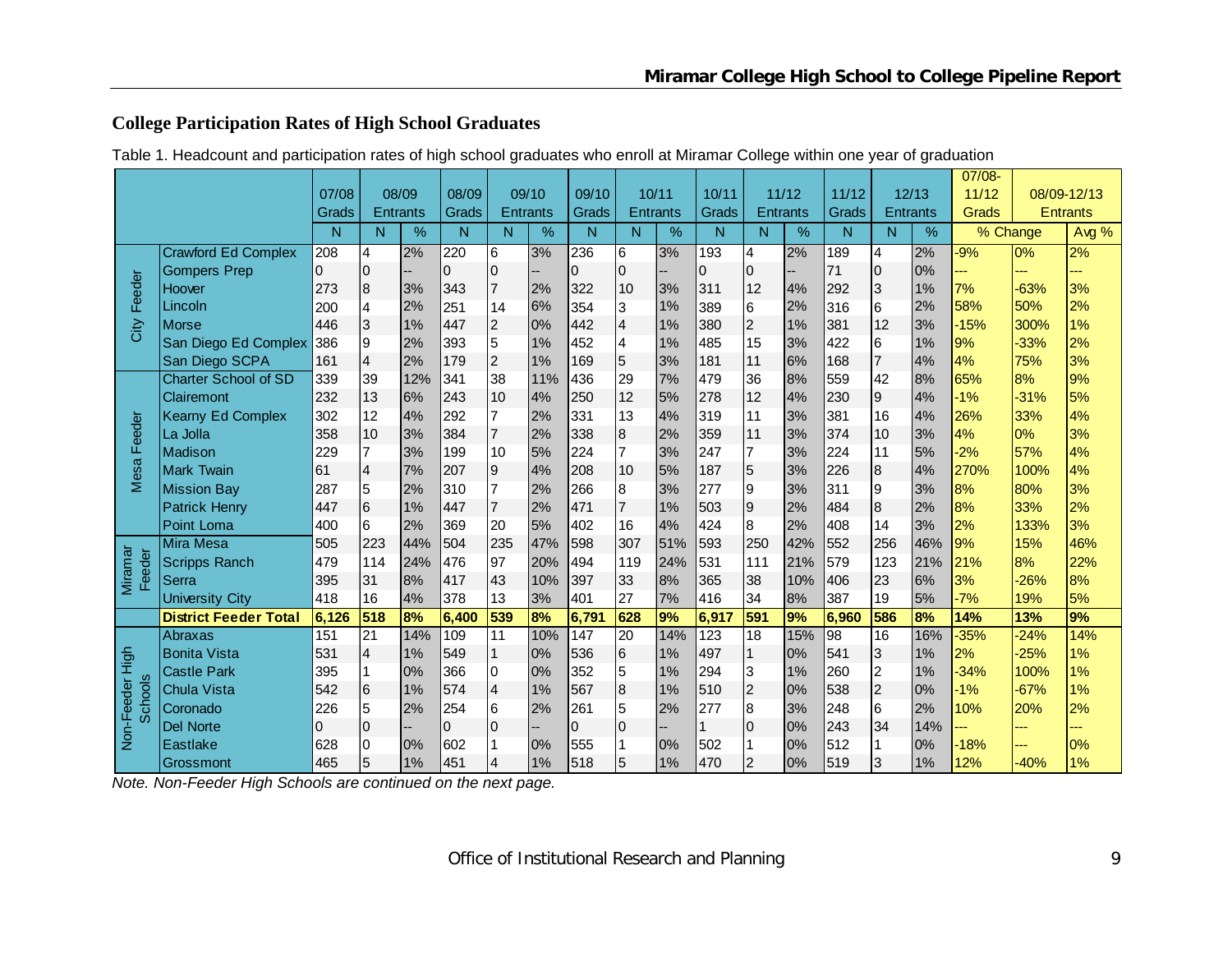|                 |                         |        |                 |                          |        |                  |       |        |                         |               |        |                 |       |                          |          |      | 07/08-   |         |                 |
|-----------------|-------------------------|--------|-----------------|--------------------------|--------|------------------|-------|--------|-------------------------|---------------|--------|-----------------|-------|--------------------------|----------|------|----------|---------|-----------------|
|                 |                         | 07/08  | 08/09           |                          | 08/09  | 09/10            |       | 09/10  | 10/11                   |               | 10/11  | 11/12           |       | 11/12                    | 12/13    |      | 11/12    |         | 08/09-12/13     |
|                 |                         | Grads  | <b>Entrants</b> |                          | Grads  | <b>Entrants</b>  |       | Grads  | Entrants                |               | Grads  | <b>Entrants</b> |       | Grads                    | Entrants |      | Grads    |         | <b>Entrants</b> |
|                 |                         | N      | N               | %                        | N      | N                | %     | N      | N                       | $\frac{9}{6}$ | N      | N               | %     | N                        | N        | $\%$ | % Change |         | Avg %           |
|                 | <b>Helix</b>            | 440    |                 | 0%                       | 458    | 6                | $1\%$ | 436    | 7                       | 2%            | 477    | 2               | 0%    | 469                      | 14       | 1%   | 7%       | 300%    | $1\%$           |
|                 | Hilltop                 | 477    |                 | 0%                       | 471    | $\mathbf{1}$     | 0%    | 546    | 3                       | 1%            | 467    |                 | 1%    | 486                      | l2       | 0%   | 2%       | 100%    | 1%              |
|                 | Mar Vista               | 474    | 4               | 1%                       | 506    | 6                | 1%    | 399    | 9                       | 2%            | 310    | 3               | 1%    | 337                      | 19       | 3%   | $-29%$   | 125%    | 2%              |
| cont.           | Montgomery              | 431    | 3               | 1%                       | 410    | $\overline{7}$   | 2%    | 366    |                         | 0%            | 309    | $\overline{4}$  | 1%    | 303                      | 10       | 0%   | $-30%$   | $-100%$ | 1%              |
|                 | <b>Mount Miguel</b>     | 319    | 10              | 0%                       | 296    | 3                | 1%    | 365    | $\overline{c}$          | 1%            | 340    | 4               | 1%    | 327                      | 3        | 1%   | 3%       | ---     | 1%              |
|                 | Mt. Carmel              | 495    | 107             | 22%                      | 527    | 106              | 20%   | 564    | 120                     | 21%           | 547    | 108             | 20%   | 505                      | 99       | 20%  | 2%       | $-7%$   | 20%             |
| <b>Schools</b>  | Olympian                |        | 0               | 0%                       | 188    | 0                | 0%    | 262    | 0                       | 0%            | 329    | $\overline{4}$  | 1%    | 374                      |          | 0%   | 18,600%  | ---     | 0%              |
|                 | <b>Otay Ranch</b>       | 741    | 10              | 0%                       | 598    | $\overline{0}$   | 0%    | 615    | 3                       | 0%            | 604    | $\overline{4}$  | 1%    | 591                      | 4        | 1%   | $-20%$   | ---     | 0%              |
|                 | Poway                   | 700    | 69              | 10%                      | 597    | 61               | 10%   | 633    | 69                      | 11%           | 676    | 92              | 14%   | 581                      | 85       | 15%  | $-17%$   | 23%     | 12%             |
|                 | Ramona                  | 389    | 12              | 3%                       | 414    | $6\overline{6}$  | 1%    | 398    | 9                       | 2%            | 385    | $\overline{9}$  | 2%    | 406                      | 21       | 5%   | 4%       | 75%     | 3%              |
|                 | Rancho Bernardo         | 686    | 68              | 10%                      | 643    | 60               | 9%    | 665    | 85                      | 13%           | 680    | 61              | 9%    | 546                      | 167      | 12%  | $-20%$   | $-1%$   | 11%             |
| Non-Feeder High | San Ysidro              | 464    | 10              | 0%                       | 495    | $\overline{0}$   | 0%    | 399    | $\overline{\mathbf{c}}$ | 1%            | 408    | 3               | 1%    | 449                      | 2        | 0%   | $-3%$    | ---     | 0%              |
|                 | Southwest               | 429    | $\overline{c}$  | 0%                       | 395    | $\overline{3}$   | 1%    | 347    | $\overline{2}$          | 1%            | 337    | 5               | 1%    | 333                      |          | 0%   | $-22%$   | $-50%$  | 1%              |
|                 | Sweetwater              | 598    | 6               | 1%                       | 626    | $\boldsymbol{2}$ | 0%    | 543    | $\overline{\mathbf{4}}$ | 1%            | 489    |                 | 0%    | 469                      | 11       | 0%   | $-22%$   | $-83%$  | 1%              |
|                 | <b>Torrey Pines</b>     | 620    | 14              | 2%                       | 647    | 10               | 2%    | 610    | 10                      | 2%            | 647    | 5               | 1%    | 625                      |          | 1%   | 1%       | $-50%$  | 1%              |
|                 | <b>West View</b>        | 533    | 91              | 17%                      | 576    | 88               | 15%   | 592    | 96                      | 16%           | 577    | 95              | 16%   | 593                      | 94       | 16%  | 11%      | 3%      | 16%             |
|                 | <b>Non-Feeder Total</b> | 10,736 | 420             | 4%                       | 10,752 | 386              | 4%    | 10,676 | 472                     | 4%            | 10,256 | 442             | 4%    | 10,353 467               |          | 5%   | $-4%$    | 11%     | 4%              |
|                 | <b>Foreign School</b>   | $---$  | 19              | ---                      | ---    | 19               | ---   | $---$  | 15                      | ---           | ---    | 22              | ---   | ---                      | 20       | ---  | ---      | 5%      | $---$           |
| High            | Other                   | ---    | 118             | ---                      | ---    | 175              | ---   | $---$  | 177                     | ---           | ---    | 175             | $---$ | ---                      | 182      | ---  | ---      | 54%     | $---$           |
| <b>Schools</b>  | Out of State            | $---$  | 45              | ---                      | $---$  | 43               | ---   | $---$  | 39                      | ---           | ---    | 38              | ---   | ---                      | 30       | ---  | ---      | $-33%$  | ---             |
| Other           | San Diego County        | ---    | 29              | ---                      | ---    | 20               | ---   | ---    | 15                      | ---           | ---    | 13              | ---   | ---                      | 8        | ---  | ---      | $-72%$  | ---             |
|                 | <b>Other Total</b>      | $---$  | 211             | ---                      | ---    | 257              | ---   | $---$  | 246                     | ---           | ---    | 248             | ---   | $\overline{\phantom{a}}$ | 240      | ---  | ---      | 14%     | $\sim$          |
| <b>Total</b>    |                         | ---    | 1.149           | $\overline{\phantom{a}}$ | ---    | 1,182            | ---   | ---    | 1,346                   | ---           | ---    | 1,281           |       | ---                      | 1,293    | ---  |          | 13%     | $\sim$          |

Table 1. Headcount and participation rates of high school graduates who enroll at Miramar College within one year of graduation (continued)

Source: High School Data - California Department of Education (CDE) and Entrant Data - SDCCD Information System

*Note 1. Students are unduplicated within each year.*

*Note 2. SDSU, UCSD, tutoring, and cancelled classes are excluded from student enrollments. Students with no/unreported high school are excluded.*

*Note 3. Schools with no SDCCD Entrants are excluded (ALBA, Arroyo Paseo, Audeo, Coleman Tech, Iftin, iHigh, King-Chavez, Learning Choice, Mt. Everest, Riley/New Dawn, San Diego Early/Middle College, TRACE, and Whittier).*

*Note 4. Schools with fewer than 20 SDCCD Entrants enrolled in each of the five years (John Muir, Preuss, San Diego MET, etc.), private schools, and schools with no/unreported/invalid SDCCD or CDE data (Garfield, Health Sciences, the High Tech Highs) are indicated as 'Other'.*

*Note 5. 'Other High Schools' have no data available on high school graduates; therefore, no participation rates are calculated.*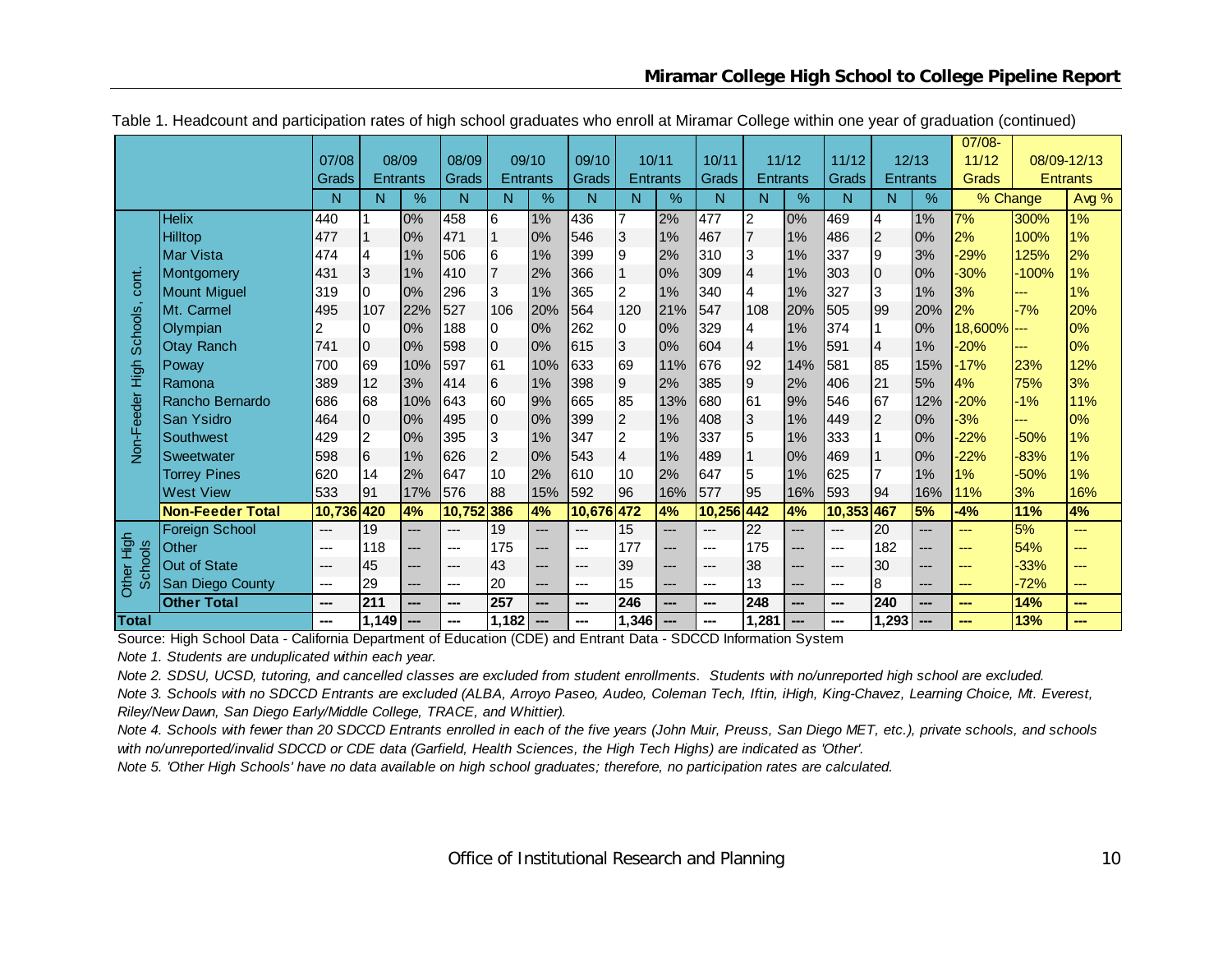| High School GPA of College-Enrolled High School Graduates |
|-----------------------------------------------------------|
|                                                           |

Table 2. High School GPA of high school graduates who enroll at Miramar College within one year of graduation

|                              | 08/09           | 09/10           | 10/11           | 11/12           | 12/13           | Five-Year | 08/09-12/13 |
|------------------------------|-----------------|-----------------|-----------------|-----------------|-----------------|-----------|-------------|
|                              | <b>Entrants</b> | <b>Entrants</b> | <b>Entrants</b> | <b>Entrants</b> | <b>Entrants</b> | Avg/Total | % Change    |
| $0.0 - 1.5$                  | 0%              | $0\%$           | 0%              | 0%              | 0%              | $0\%$     | $-50%$      |
| $1.6 - 1.9$                  | 2%              | 1%              | 1%              | 2%              | $1\%$           | 1%        | 0%          |
| $2.0 - 2.5$                  | 23%             | 22%             | 19%             | 19%             | 21%             | 21%       | 11%         |
| $2.6 - 3.0$                  | 34%             | 34%             | 33%             | 37%             | 33%             | 34%       | 16%         |
| $3.1 - 3.5$                  | 28%             | 29%             | 30%             | 30%             | 28%             | 29%       | 20%         |
| Over 3.5                     | 13%             | 15%             | 18%             | 13%             | 17%             | 15%       | 57%         |
| Total                        | 100%            | 100%            | 100%            | 100%            | 100%            | 100%      | 21%         |
| Students Who Reported GPA    | 987             | 1,053           | 1,219           | 1,160           | 1,193           | 5,612     | 21%         |
| <b>Total of All Students</b> | 1,149           | 1,182           | 1,346           | 1,281           | 1,293           | 6,251     | 13%         |

Source: SDCCD Information System

*Note 1. High School GPA is self-reported on students' college applications. On average, across five years 10% of students did not report their GPA.*

*Note 2. In cases where there are few students, the percentage distribution may be 0%; however, a percentage change is still calculated.*

#### **Participation Rates of Concurrent Students**

Table 3. Percentage of concurrent seniors who re-enroll the subsequent year as college-only students

|                        |                |     |           |                |           |               |                  |     |           |                  |    |             |                  |    |           | $07/08 -$ |          |             |
|------------------------|----------------|-----|-----------|----------------|-----------|---------------|------------------|-----|-----------|------------------|----|-------------|------------------|----|-----------|-----------|----------|-------------|
|                        | 07/08          |     |           | 08/09          |           |               | 09/10            |     |           | 10/11            |    |             | 11/12            |    |           | 11/12     |          |             |
|                        | <b>Seniors</b> |     | 08/09     | <b>Seniors</b> |           | 09/10         | <b>Seniors</b>   |     | 10/11     | <b>Seniors</b>   |    | 11/12       | <b>Seniors</b>   |    | 12/13     | Seniors   |          | 08/09-12/13 |
|                        | (Concur)       |     | Re-Enroll | (Concur)       |           | Re-Enroll     | $ $ (Concur) $ $ |     | Re-Enroll | $ $ (Concur) $ $ |    | Re-Enroll   | $ $ (Concur) $ $ |    | Re-Enroll | (Concur)  |          | Re-Enroll   |
|                        |                | N   | $\%$      | N              | N         | $\frac{9}{6}$ | N                | N   | $\%$      | N                | N  | $\%$        | N                |    | $\%$      |           | % Change | Avg %       |
| <b>District Feeder</b> | 191            | 150 | 26%       | 1157           | <b>42</b> | 27%           | 133              | 35  | 26%       | 103              | 24 | 23% 72      |                  | 24 | 33%       | $-62%$    | $-52%$   | 27%         |
| Non-Feeder             | 181            | 13  | 16%       | 1105           | 18        | 17%           | 171              | 15  | 21%       | 149              |    | $12\%$   20 |                  |    | 10%       | $-75%$    | $-85%$   | 17%         |
| Other/Unreported       | 114            |     | 21%       |                |           | $0\%$         |                  |     | 10%       |                  |    | 0%          |                  |    | $0\%$     | $-71%$    | $-100%$  | 9%          |
| <b>Grand Total</b>     | 286            | 66  | 23%       | <b>1266</b>    | 160       | 23%           | 209              | 150 | 24%       | 158              | 30 | 19%   96    |                  | 26 | 27%       | $-66%$    | $-61%$   | 23%         |

Source: SDCCD Information System

*Note 1. The concurrent student cohort comprises all self-reported seniors at a district-wide feeder or non-feeder who are also enrolled at Miramar College. There*  were no exclusions made to limit the concurrent student cohort to only AP students. Re-enrollment counts exclude students who continue Miramar College *enrollment as concurrent students.* 

*Note 2. Students are unduplicated within each year. SDSU, UCSD, tutoring, and cancelled classes are excluded from student enrollments.* 

*Note 3. Students with no/unreported high school are indicated as 'Other/Unreported'. Students from feeder schools with no/unreported/invalid SDCCD or CDE data (Garfield, Health Sciences, the High Tech Highs) are indicated as 'Other/Unreported'.*

Office of Institutional Research and Planning 11 and 11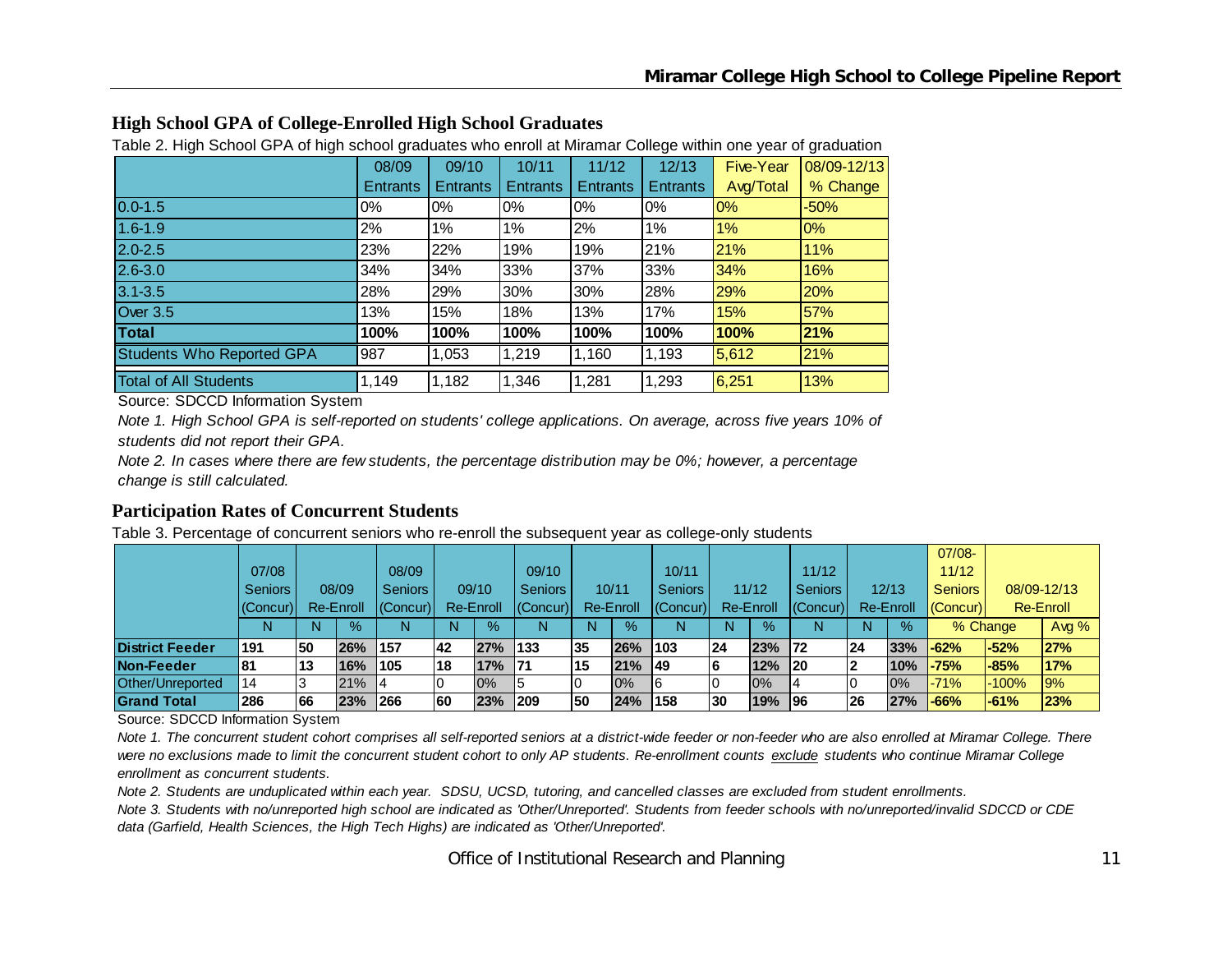## **Section II: Student Characteristics and Enrollments**

This section describes different student characteristics and enrollment patterns among first-time to college high school graduates. Unless otherwise noted, student trends are measured over five years, from 2008/09 to 2012/13.

Headcount, gender, ethnicity, first generation to college, and student educational goals of the **first-time to college high school graduates** are measured (see Table 4). Note that the count of students is an unduplicated headcount. The number of units attempted (in rows) by the number of units earned (in columns) across five years are displayed among first-time to college high school graduates in Table 5. The longitudinal term and annual persistence of the Fall 2007 to Fall 2011 cohorts of first-time to college high school graduates are displayed in Table 6.

#### **Highlight of the Findings**

- Twenty-one percent of the 2012/13 first-time to college high school graduates reported that they were the first generation of college-going students in their family (see Table 4). This is equal to the five-year average of 21%.
- In terms of ethnic composition, in 2012/13, first-time to college high school graduates were 33% White, 28% Latino, 14% Asian/Pacific Islander, 10% Filipino, 9% Other ethnicity, 4% African American, and less than 1% were American Indian (see Table 4). The proportion of Latino students in 2012/13 (28%) is higher than the five-year average (24%). Over five years, the Latino student population increased by 82%, while the American Indian and African American student populations decreased by 70% and 24%, respectively.
- $\bullet$  In 2012/13, approximately half (48%) of the first-time to college high school graduates cited transfer, either with or without their AA/AS, as their educational goal (equal to the five-year average of 48%; see Table 4).
- $\bullet$  In 2012/13, over two-thirds (70%) of the first-time to college high school graduates who enrolled in 0.1-2.9 units completed the total number of attempted units (lower than the five-year average of 79%), while just over half (51%) of the students who enrolled in 9.0-11.9 units completed the total number of attempted units (comparable to the five-year average of 50%; see Table 5). Two-thirds (66%) of the students who were enrolled in school full-time (12+ units) in 2012/13, completed the total number of attempted units (higher than the five-year average of 60%).
- $\bullet$  Close to three-fourths (72%) of the Fall 2011 first-time to college high school graduates at Miramar College persisted to the next spring term and about half (54%) annually persisted to a second fall term, which is higher than the five-year average term-to-term (69%) and annual (50%) persistence (see Table 6).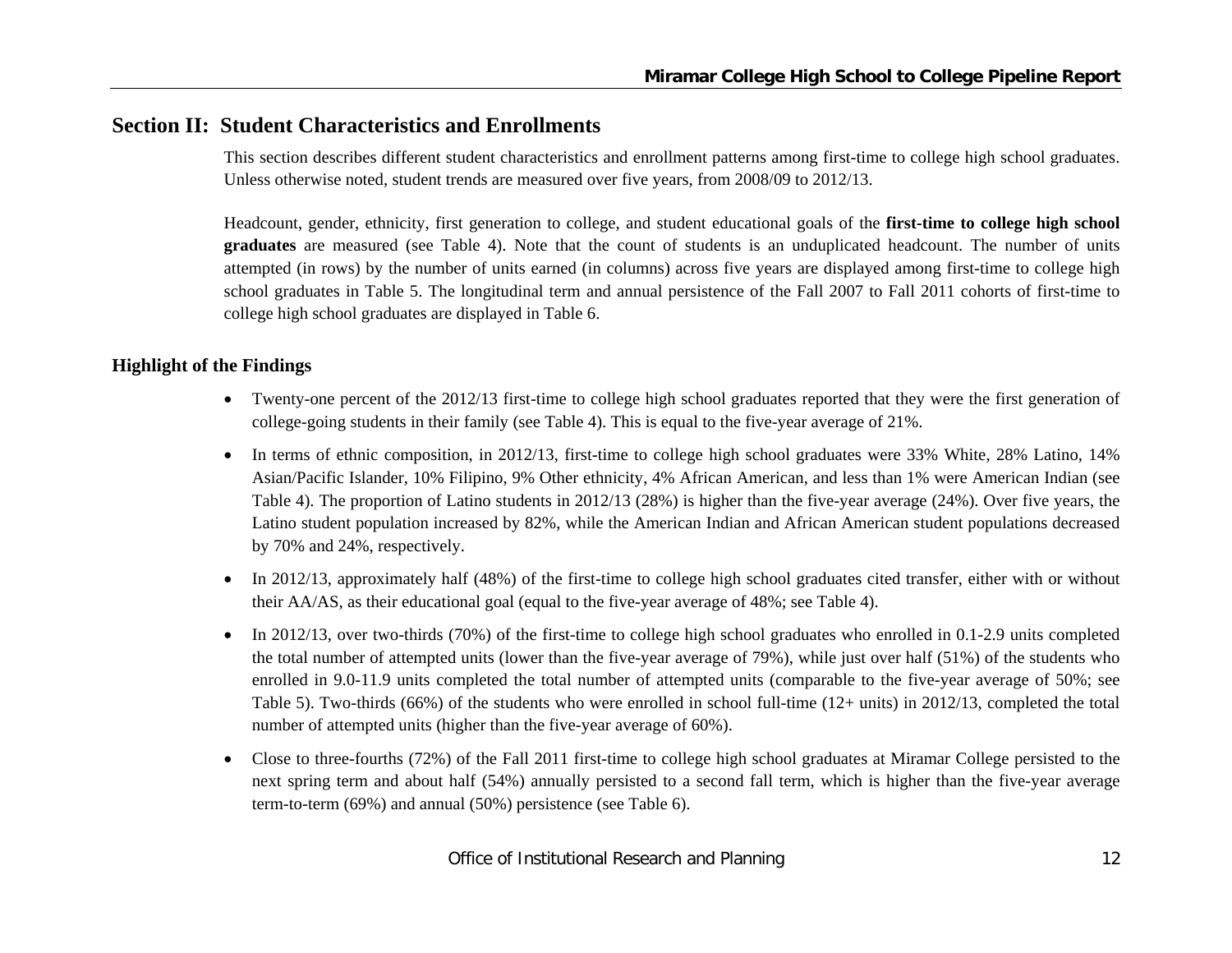#### **Student Characteristics**

Table 4. Headcount by gender, ethnicity, first generation to college, and educational goal

|                                       |                  |         |                         |                  |                  | Total/        | 08/09-12/13 |
|---------------------------------------|------------------|---------|-------------------------|------------------|------------------|---------------|-------------|
|                                       | 2008/09          | 2009/10 | 2010/11                 | 2011/12          | 2012/13          | Five-Year Avg | % Change    |
| <b>Total N of Students</b>            | 1,159            | 1,068   | 1,166                   | 1,179            | 1,181            | 5,753         | 2%          |
|                                       |                  |         | Gender                  |                  |                  |               |             |
| Female                                | 39%              | 41%     | 38%                     | 42%              | 42%              | 40%           | 8%          |
| <b>Male</b>                           | 61%              | 59%     | 62%                     | 58%              | 58%              | 60%           | $-2%$       |
| <b>Unreported</b>                     | 0%               | 0%      | 0%                      | $\overline{0\%}$ | $\overline{0\%}$ | 0%            | ш.          |
|                                       |                  |         | <b>Ethnicity</b>        |                  |                  |               |             |
| African American                      | 6%               | 5%      | 4%                      | 4%               | 4%               | 5%            | $-24%$      |
| American Indian                       | $1\%$            | $0\%$   | 1%                      | $\overline{0\%}$ | 0%               | 0%            | $-70%$      |
| Asian/Pacific Islander                | 18%              | 13%     | 14%                     | 16%              | 14%              | 15%           | $-17%$      |
| Filipino                              | 12%              | 12%     | 11%                     | 11%              | 10%              | 11%           | $-15%$      |
| Latino                                | 16%              | 22%     | 24%                     | $\frac{27\%}{ }$ | 28%              | 24%           | 82%         |
| White                                 | 38%              | 36%     | 36%                     | 32%              | 33%              | 35%           | $-13%$      |
| Other                                 | 4%               | 5%      | 8%                      | 8%               | 9%               | 7%            | 147%        |
| Unreported                            | 6%               | 6%      | 2%                      | $1\%$            | 1%               | 3%            | $-82%$      |
|                                       |                  |         | <b>First Generation</b> |                  |                  |               |             |
| <b>First Generation</b>               | 21%              | 21%     | 19%                     | 22%              | 21%              | 21%           | 0%          |
| <b>Not First Generation</b>           | 79%              | 79%     | 81%                     | 78%              | 79%              | 79%           | 2%          |
|                                       |                  |         | <b>Educational Goal</b> |                  |                  |               |             |
| 4 Yr College Student                  | 11%              | 10%     | 14%                     | 13%              | 12%              | 12%           | 11%         |
| <b>AA/AS w/out Transfer</b>           | 5%               | 5%      | 5%                      | 5%               | $\overline{7\%}$ | 5%            | 39%         |
| <b>BA/BS after Completing AA/AS</b>   | 39%              | 40%     | 39%                     | 42%              | 40%              | 40%           | 5%          |
| <b>BA/BS w/out Completing AA/AS</b>   | 7%               | 6%      | 8%                      | 8%               | 8%               | 8%            | 18%         |
| <b>Basic Skills Improvement</b>       | $\overline{0\%}$ | 1%      | 0%                      | $1\%$            | 1%               | 1%            | 200%        |
| Certificate/License Maintenance       | 2%               | 2%      | 2%                      | 1%               | 1%               | 1%            | $-20%$      |
| <b>Current Job/Career Advancement</b> | $1\%$            | 1%      | 1%                      | $1\%$            | 1%               | 1%            | $-8%$       |
| <b>Educational Development</b>        | 1%               | $1\%$   | 1%                      | 1%               | 1%               | 1%            | $-65%$      |
| HS Diploma/GED Certificate            | 1%               | 1%      | 1%                      | 1%               | 1%               | 1%            | $-42%$      |
| <b>New Career Preparation</b>         | 10%              | 12%     | 10%                     | 10%              | 10%              | 10%           | 0%          |
| Non-Credit to Credit Transition       | 0%               | $0\%$   | 0%                      | $\overline{0\%}$ | $0\%$            | 0%            | $-100%$     |
| Voc Cert/Degree w/out Transfer        | 2%               | 2%      | 2%                      | 2%               | 1%               | 2%            | $-30%$      |
| <b>Undecided</b>                      | 20%              | 20%     | 17%                     | 17%              | 17%              | 18%           | $-12%$      |
| Unreported                            | $\overline{0\%}$ | $0\%$   | 0%                      | $\overline{0\%}$ | 0%               | 0%            | $-100%$     |

Source: SDCCD Information System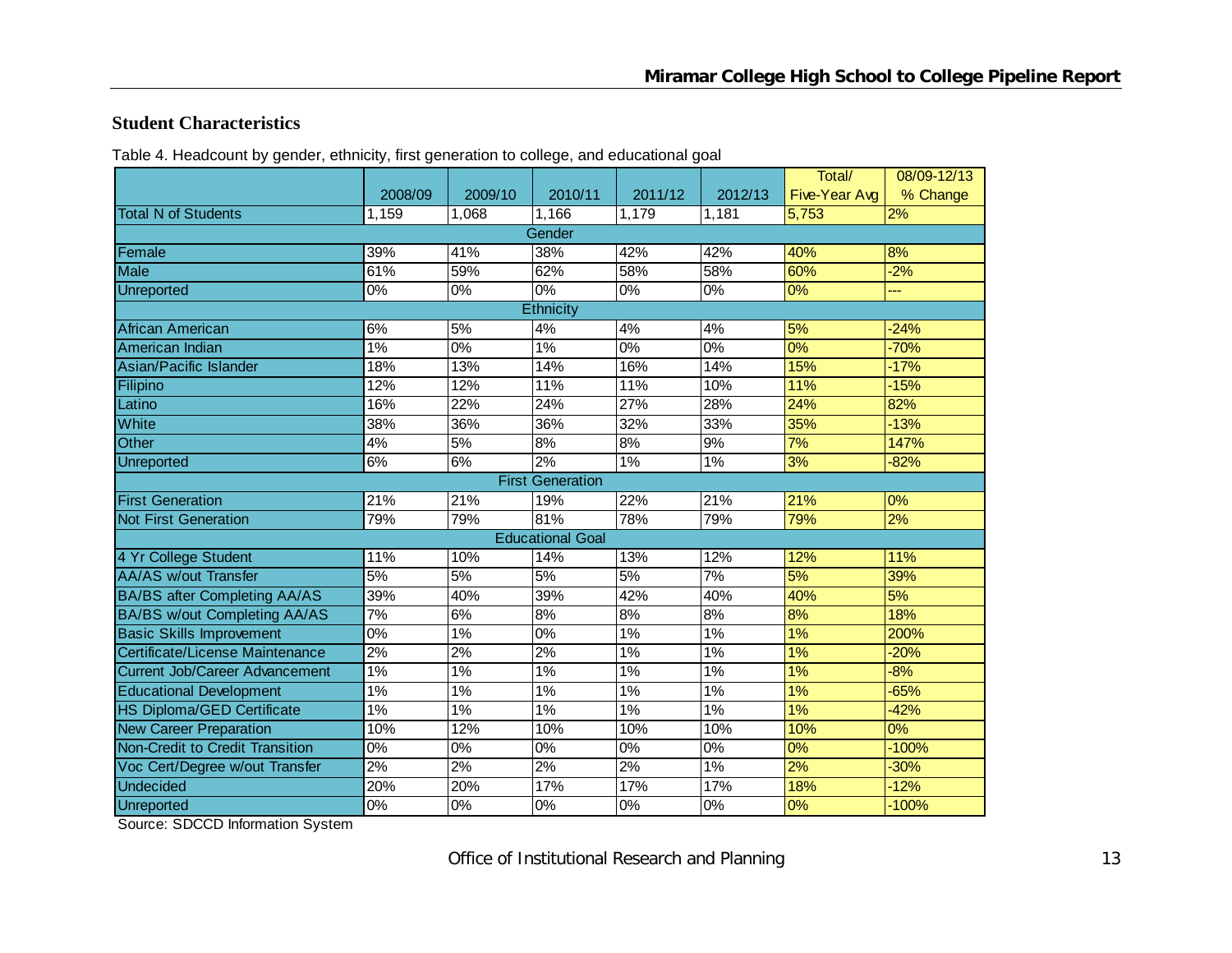## **Units Attempted/Earned**

| Table 5. Units attempted by units earned |  |
|------------------------------------------|--|
|------------------------------------------|--|

|                        |                     |                          |         | <b>Units Earned</b> |              |              |              |              |
|------------------------|---------------------|--------------------------|---------|---------------------|--------------|--------------|--------------|--------------|
|                        |                     |                          |         | $0.1 - 2.9$         | $3.0 - 5.9$  | $6.0 - 8.9$  | $9.0 - 11.9$ | $12.0 +$     |
|                        |                     |                          | 0 Units | <b>Units</b>        | <b>Units</b> | <b>Units</b> | <b>Units</b> | <b>Units</b> |
|                        |                     | 0.1 - 2.9 Units          | 2%      | 98%                 |              |              |              |              |
|                        |                     | 3.0 - 5.9 Units          | 35%     | 0%                  | 65%          |              |              |              |
|                        | 2008/09             | 6.0 - 8.9 Units          | 26%     | 1%                  | 20%          | 53%          |              |              |
|                        |                     | 9.0 - 11.9 Units         | 15%     | 1%                  | 14%          | 17%          | 54%          |              |
|                        |                     | $12.0 +$ Units           | 8%      | 1%                  | 6%           | 15%          | 19%          | 52%          |
|                        |                     | 0.1 - 2.9 Units          | 18%     | 82%                 |              |              |              |              |
|                        | $\circ$             | 3.0 - 5.9 Units          | 34%     | 2%                  | 63%          |              |              |              |
|                        | 2009                | 6.0 - 8.9 Units          | 27%     | 1%                  | 18%          | 54%          |              |              |
|                        |                     | 9.0 - 11.9 Units         | 14%     | 2%                  | 18%          | 22%          | 44%          |              |
|                        |                     | $12.0 +$ Units           | 6%      | 1%                  | 6%           | 11%          | 22%          | 55%          |
|                        |                     | 0.1 - 2.9 Units          | 33%     | 67%                 |              |              |              |              |
| <b>Units Attempted</b> |                     | 3.0 - 5.9 Units          | 26%     | $1\%$               | 72%          |              |              |              |
|                        |                     | 6.0 - 8.9 Units          | 21%     | 2%                  | 23%          | 54%          |              |              |
|                        | <u>న్</u>           | 9.0 - 11.9 Units         | 14%     | $1\%$               | 15%          | 22%          | 48%          |              |
|                        |                     | $12.0 +$ Units           | 5%      | 0%                  | 8%           | 8%           | 17%          | 62%          |
|                        |                     | 0.1 - 2.9 Units          | 21%     | 79%                 |              |              |              |              |
|                        | $\mathbf{\Omega}$   | 3.0 - 5.9 Units          | 35%     | 2%                  | 64%          |              |              |              |
|                        |                     | 6.0 - 8.9 Units          | 20%     | 2%                  | 20%          | 58%          |              |              |
|                        | $\overline{5}$      | 9.0 - 11.9 Units         | 10%     | 2%                  | 16%          | 21%          | 51%          |              |
|                        |                     | $12.0 +$ Units           | 6%      | 0%                  | 4%           | 7%           | 18%          | 66%          |
|                        |                     | 0.1 - 2.9 Units          | 30%     | 70%                 |              |              |              |              |
|                        | က                   | 3.0 - 5.9 Units          | 35%     | 1%                  | 64%          |              |              |              |
|                        | $\overline{\alpha}$ | 6.0 - 8.9 Units          | 20%     | 2%                  | 22%          | 56%          |              |              |
|                        | <u>Σ</u>            | 9.0 - 11.9 Units         | 9%      | $1\%$               | 14%          | 25%          | 51%          |              |
|                        |                     | $12.0 +$ Units           | 4%      | 1%                  | 6%           | 7%           | 17%          | 66%          |
|                        |                     | <b>Five-Year Average</b> | -−      | 79%                 | 66%          | 55%          | 50%          | 60%          |
|                        |                     | 08/09-12/13 % Change     | --      | $-17%$              | 18%          | $-3%$        | 4%           | 20%          |

Source: SDCCD Information System

*Note. Tutoring and non-graded courses were excluded. Percent change was based on counts.*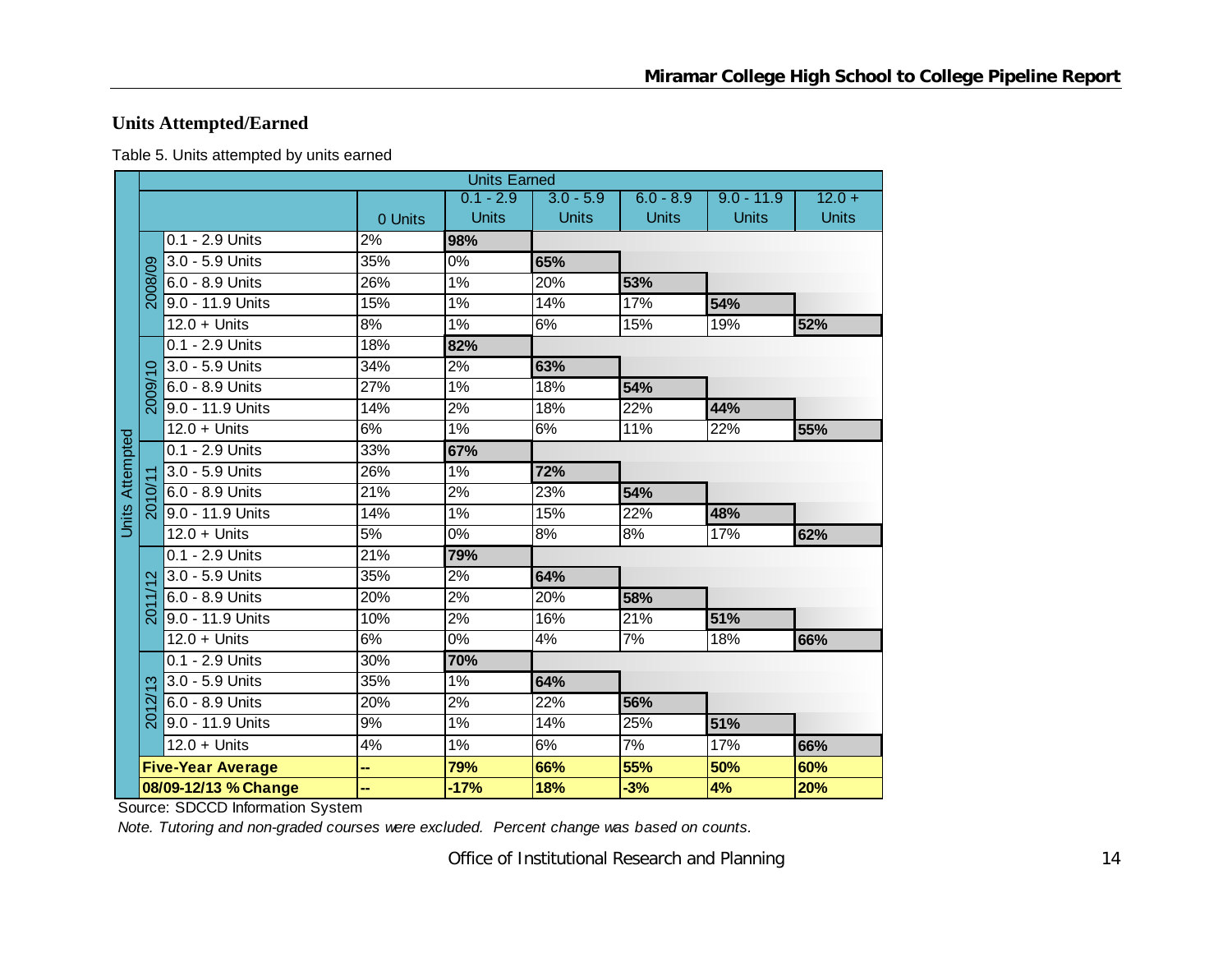#### **Persistence**

Table 6. Term and annual persistence

| <b>Fall Cohorts</b>        |       |       | <b>Term Persistence</b> |       | <b>Annual Persistence</b> |
|----------------------------|-------|-------|-------------------------|-------|---------------------------|
| 2007                       | 701   | 467   | 67%                     | 313   | 45%                       |
| 2008                       | 719   | 496   | 69%                     | 356   | 50%                       |
| 2009                       | 671   | 456   | 68%                     | 344   | 51%                       |
| 2010                       | 730   | 501   | 69%                     | 375   | 51%                       |
| 2011                       | 857   | 615   | 72%                     | 463   | 54%                       |
| <b>Total/Five-Year Avg</b> | 3,678 | 2,535 | 69%                     | 1,851 | 50%                       |

Source: SDCCD Information System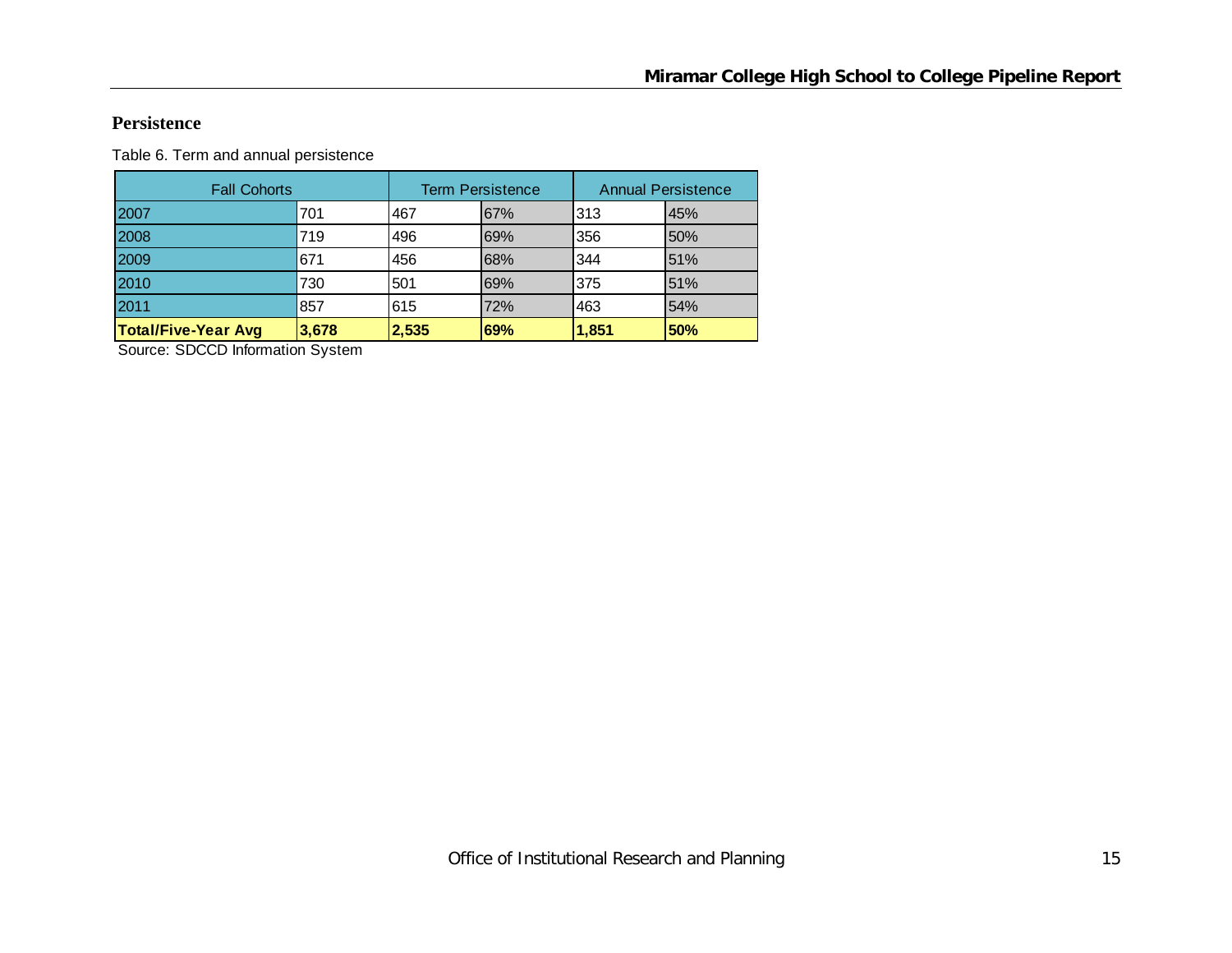## **Section III: College Assessment and Placement of Incoming Students**

The assessment tests used in the San Diego Community College District help determine which levels of English and math courses would offer students the greatest opportunities for learning, academic challenge, and success. Students are encouraged to take the assessment tests as they matriculate in the college. Beginning with a pilot in Fall 2010, SDCCD now also accepts select standardized tests (i.e., SAT, ACT, EAP, EPT, and ELM) as an alternative measure to determine skill levels as an assessment of readiness for specified English and math courses. This section summarizes which course levels (transfer level, associate degreelevel, basic skills, ESOL level 40, 30, etc.) first-time to college high school graduates qualified to enroll in for reading, writing, math, and ESOL courses based on their originally assessed skill level (see Tables 7-10).

Student assessment and placement trends are measured over three years, from 2010/11 to 2012/13 among students that applied to Miramar College (assessment and placement data are not tied to enrollment information). Note that changes were made within the English and math course sequences; however, data are represented by current placement level categories.

## **Highlight of the Findings**

- A majority of the first-time to college high school graduates completed an assessment test in reading, writing, and math in 2012/13 (73% each; see Tables 7-9). The percentages of students who completed an assessment test increased over the past three years (reading, 60%-73%; writing, 60%-73%; and math, 59%-73%).
- 6 In 2012/13, approximately two-thirds (61%) of the first-time to college high school graduates who completed an assessment test in reading placed at the transfer/associate level (higher than the three-year average of 57%), and 31% placed at basic skills (lower than the three-year average of 34%; see Table 7).
- $\bullet$  In 2012/13, the majority of first-time to college high school graduates who completed an assessment test in writing placed at basic skills (59%; comparable to the three-year average of 61%; see Table 8).
- c About half of the first-time to college high school graduates who completed an assessment test in math in 2012/13 placed at basic skills (48%; lower than the three-year average of 51%) and over one-third had a transfer level math placement (34%; comparable to the three-year average of 32%; see Table 9).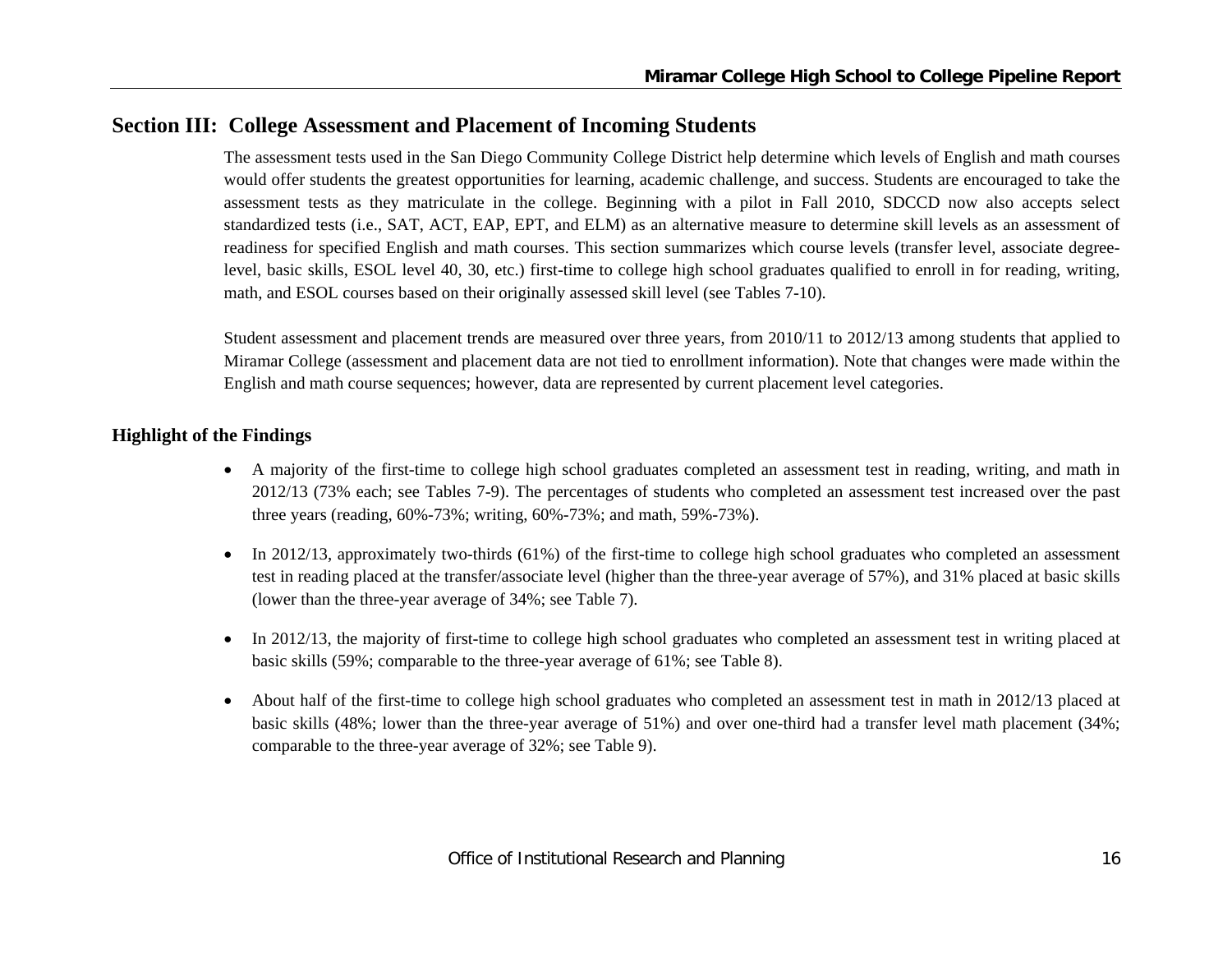## **Reading and Writing Assessment and Placement**

Table 7. Reading assessment and placement

|                                                |                                 | 2010/11 |      |       | 2011/12 |       | 2012/13       | 2010/11 - 2012/13 |         |          |
|------------------------------------------------|---------------------------------|---------|------|-------|---------|-------|---------------|-------------------|---------|----------|
|                                                |                                 | N       | %    | N     | %       | N     | $\frac{9}{6}$ | <b>Total N</b>    | Avg $%$ | % Change |
| est                                            | <b>Total Tested</b>             | 683     | 60%  | 826   | 72%     | 904   | 73%           | 2,413             | 69%     | 32%      |
| Test<br>$\frac{1}{2}$                          | Not Tested                      | 452     | 40%  | 322   | 28%     | 328   | 27%           | 1,102             | 31%     | $-27%$   |
|                                                | <b>Total Students</b>           | 1,135   | 100% | 1,148 | 100%    | 1,232 | 100%          | 3,515             | 100%    | 9%       |
|                                                | <b>Transfer/Associate Level</b> | 388     | 57%  | 440   | 53%     | 553   | 61%           | 1,381             | 57%     | 43%      |
| ৳<br><b>NVho</b>                               |                                 |         |      |       |         |       |               |                   |         |          |
| Test                                           | <b>Basic Skills</b>             | 239     | 35%  | 314   | 38%     | l279  | 31%           | 832               | 34%     | 17%      |
| ω                                              | <b>Need English Advising</b>    | 51      | 7%   | 49    | 6%      | 54    | 6%            | 154               | 6%      | 6%       |
| Distribution<br><b>Students</b><br><b>Took</b> | <b>Take ESOL Test</b>           | 5       | 1%   | 23    | 3%      | 18    | 2%            | 46                | 2%      | 260%     |
|                                                | <b>Total Tested</b>             | 683     | 100% | 826   | 100%    | 904   | 100%          | 2,413             | 100%    | 32%      |

Source: SDCCD Information System

*Note. Students are categorized as tested if they received a placement based on an SDCCD or other approved assessment test. For the purposes of this study, all others are recorded as Not Tested.*

#### Table 8. Writing assessment and placement

|                                         |                                 | 2010/11 |      |       | 2011/12 |       | 2012/13 |                | 2010/11 - 2012/13 |          |  |
|-----------------------------------------|---------------------------------|---------|------|-------|---------|-------|---------|----------------|-------------------|----------|--|
|                                         |                                 | N       | %    | N     | %       | N     | %       | <b>Total N</b> | Avg $%$           | % Change |  |
| est                                     | <b>Total Tested</b>             | 683     | 60%  | 825   | 72%     | 904   | 73%     | 2,412          | 69%               | 32%      |  |
| Test/<br>$\overline{P}$                 | Not Tested                      | 452     | 40%  | 323   | 28%     | 328   | 27%     | 1,103          | 31%               | $-27%$   |  |
|                                         | <b>Total Students</b>           | 1,135   | 100% | 1,148 | 100%    | 1,232 | 100%    | 3,515          | 100%              | 9%       |  |
| ৳                                       | <b>Transfer/Associate Level</b> | 192     | 28%  | 241   | 29%     | 301   | 33%     | 734            | 30%               | 57%      |  |
| Who<br>est                              | <b>Basic Skills</b>             | 435     | 64%  | 512   | 62%     | 531   | 59%     | 1,478          | 61%               | 22%      |  |
| σ                                       | <b>Need English Advising</b>    | 51      | 7%   | 49    | 6%      | 54    | 6%      | 154            | 6%                | 6%       |  |
| Distribution<br><b>Students</b><br>Took | <b>Take ESOL Test</b>           | 5       | 1%   | 23    | 3%      | 18    | 2%      | 46             | 2%                | 260%     |  |
|                                         | <b>Total Tested</b>             | 683     | 100% | 825   | 100%    | 1904  | 100%    | 2,412          | 100%              | 32%      |  |

Source: SDCCD Information System

*Note. Students are categorized as tested if they received a placement based on an SDCCD or other approved assessment test. For the purposes of this study, all others are recorded as Not Tested.*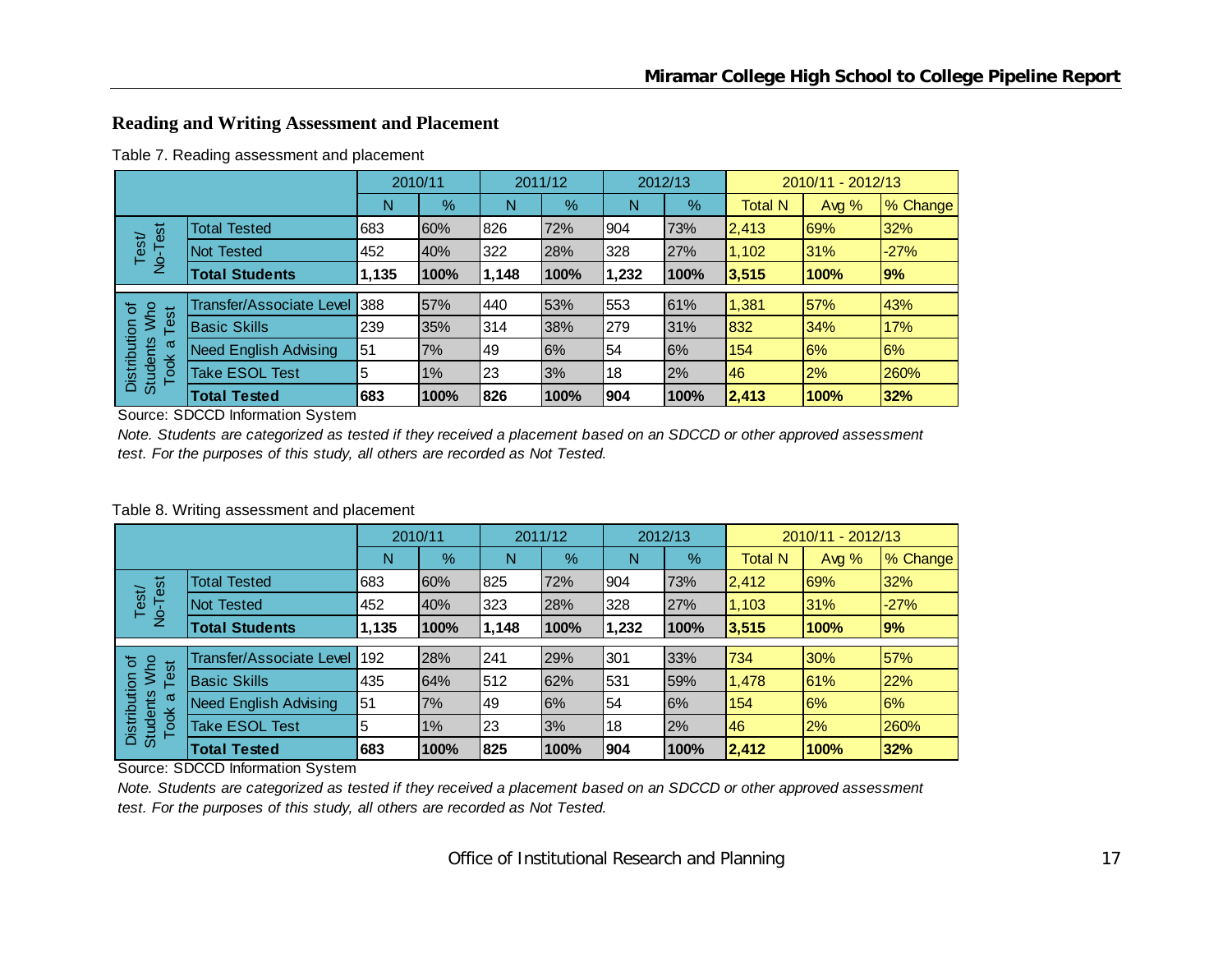#### **Math Assessment and Placement**

|  | Table 9. Math assessment and placement |  |  |
|--|----------------------------------------|--|--|
|--|----------------------------------------|--|--|

|                                         |                        | 2010/11 |       | 2011/12 |      | 2012/13 |      | 2010/11 - 2012/13 |         |          |
|-----------------------------------------|------------------------|---------|-------|---------|------|---------|------|-------------------|---------|----------|
|                                         |                        | N       | %     | N       | %    | N       | %    | <b>Total N</b>    | Avg $%$ | % Change |
| est                                     | <b>Total Tested</b>    | 666     | 59%   | 831     | 72%  | 895     | 73%  | 2,392             | 68%     | 34%      |
| Test<br>$\overline{2}$                  | <b>Not Tested</b>      | 469     | 41%   | 317     | 28%  | 337     | 27%  | 1,123             | 32%     | $-28%$   |
|                                         | <b>Total Students</b>  | 1,135   | 100%  | 1,148   | 100% | 1,232   | 100% | 3,515             | 100%    | 9%       |
|                                         |                        |         |       |         |      |         |      |                   |         |          |
| ৳                                       | <b>Transfer Level</b>  | 207     | 31%   | 256     | 31%  | 308     | 34%  | 771               | 32%     | 49%      |
| <b>Nyho</b><br>Test                     | <b>Associate Level</b> | 112     | 17%   | 144     | 17%  | 155     | 17%  | 411               | 17%     | 38%      |
| ω                                       | <b>Basic Skills</b>    | 347     | 52%   | 431     | 52%  | 432     | 48%  | 1,210             | 51%     | 24%      |
| Distribution<br><b>Students</b><br>Took | Take Algebra Test      | 0       | $0\%$ | 0       | 0%   | 0       | 0%   | I0                | 10%     | 0%       |
|                                         | <b>Total Tested</b>    | 666     | 100%  | 831     | 100% | 895     | 100% | 2,392             | 100%    | 34%      |

Source: SDCCD Information System

*Note. Students are categorized as tested if they received a placement based on an SDCCD or other approved assessment test. For the purposes of this study, all others are recorded as Not Tested.*

#### **ESOL Assessment and Placement**

|  | Table 10. ESOL assessment and placement |  |
|--|-----------------------------------------|--|
|--|-----------------------------------------|--|

|                                              |                       | 2010/11 |      | 2011/12 |      | 2012/13 |      | 2010/11 - 2012/13 |       |          |
|----------------------------------------------|-----------------------|---------|------|---------|------|---------|------|-------------------|-------|----------|
|                                              |                       | N       | $\%$ | N       | %    | Ν       | $\%$ | <b>Total N</b>    | Avg % | % Change |
| est                                          | <b>Total Tested</b>   | 22      | 2%   | 34      | 3%   | 30      | 2%   | 86                | 2%    | 36%      |
| Test/<br>$\frac{1}{2}$                       | <b>Not Tested</b>     | 1,113   | 98%  | 1,114   | 97%  | ,202    | 98%  | 3,429             | 98%   | 8%       |
|                                              | <b>Total Students</b> | 1,135   | 100% | 1.148   | 100% | 1.232   | 100% | 3,515             | 100%  | $ 9\% $  |
|                                              |                       |         |      |         |      |         |      |                   |       |          |
| ৳<br><b>Who</b>                              | evel 40.              | 2       | 9%   | າ<br>∠  | 6%   | 2       | 7%   | 6                 | 7%    | 0%       |
| Test                                         | evel 30               | 11      | 50%  | 11      | 32%  | 4       | 13%  | 26                | 30%   | $-64%$   |
| Distribution<br><b>Students</b><br>ω<br>Took | evel 20               | 5       | 23%  |         | 21%  | 4       | 13%  | 16                | 19%   | $-20%$   |
|                                              | Level 19              | 4       | 18%  | 14      | 41%  | 20      | 67%  | 38                | 44%   | 400%     |
|                                              | <b>Total Tested</b>   | 22      | 100% | 34      | 100% | 30      | 100% | 86                | 100%  | 36%      |

Source: SDCCD Information System

*Note. Students are categorized as tested if they received a placement based on an SDCCD or other approved assessment test. For the purposes of this study, all others are recorded as Not Tested.*

Office of Institutional Research and Planning 18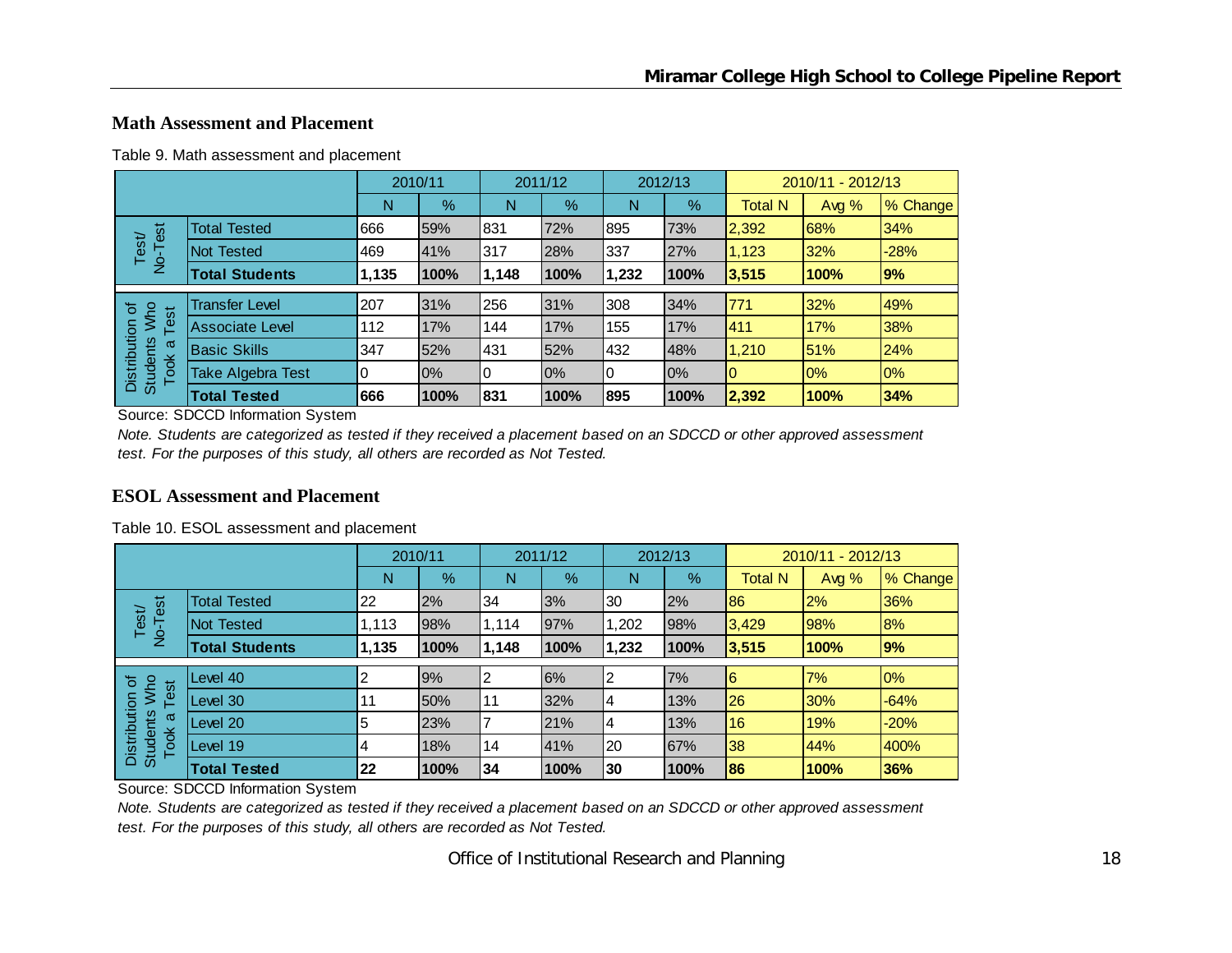## **Section IV: Course Enrollment by Placement**

This section longitudinally tracks Miramar College English and math enrollments by placement level among three first-time to college high school graduate cohorts (see Tables 11 and 12). First-time students who remained enrolled in an English or math sequence course as of official census in Fall 2010, 2011, or 2012 were tracked through their first year (fall, spring, and summer). Data are represented by current placement level categories (see Figures 1 and 2 in the Course Sequences section) and **only students who had recorded skill levels via SDCCD or other approved assessment tests were included**. For English cohorts, students were excluded if they did not have skill levels in both reading and writing. Among students who took both tests but did not score in the same placement level, English placement level was measured at the highest placement (34% in Fall 2010, 30% in Fall 2011, and 31% in Fall 2012 placed at different reading and writing levels).

Among students who placed at the transfer or associate levels, course enrollment was measured at or below their placement level. For those students who placed at the basic skills levels, course enrollment was measured at their placement level. For those students who placed below basic skills, course enrollment was measured at any placement level.

#### **Highlight of the Findings**

- Over half (54%) of the Fall 2012 first-time to college high school graduates who placed in transfer/associate level English enrolled in an English course at or below their placement level by the end of their first year at Miramar College (comparable to the three-year average of 56%; see Table 11). Of the students that placed in transfer/associate level English and enrolled in a course in 2012/13, nearly half (48%) took a course at their placement level.
- $\bullet$  Among Fall 2012 first-time to college high school graduates who placed in basic skills level reading or writing, nearly threefourths (71%) enrolled in an English course at their placement level by the end of their first year at Miramar College (comparable to the three-year average of 73%; see Table 11).
- $\bullet$  By the end of their first year at Miramar College, 73% of the Fall 2012 first-time to college high school graduates who placed in transfer level math enrolled in a math course at or below their placement level (comparable to the three-year average of 72%). Three-fourths (75%) of those who placed in associate level math enrolled in a math course at or below their placement level (higher than the three-year average of 71%; see Table 12). Of the students that placed in transfer or associate level math and enrolled in a course in 2012/13, most (98%) took a math course at their placement level.
- $\bullet$  Seventy percent of the Fall 2012 first-time to college high school graduates who earned a basic skills level math placement enrolled in a math course at their placement level by the end of their first year at Miramar College (higher than the three-year average of 67%; see Table 12).